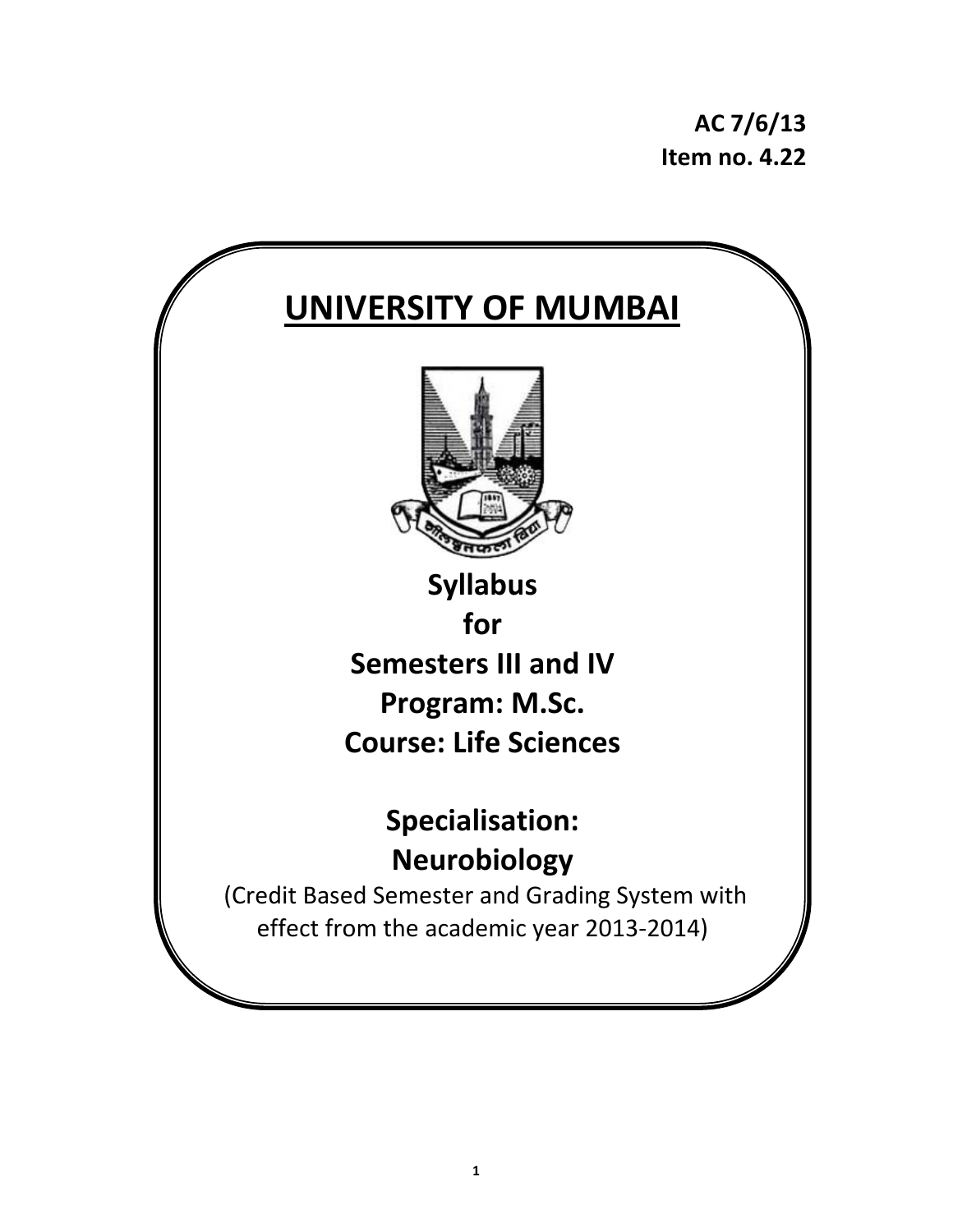# **M.Sc. Part – II Life Sciences Syllabus Restructured for Credit Based and Grading System To be implemented from the Academic year 2013‐2014**

## **SEMESTER III**

| <b>Course Code</b> | <b>UNIT</b> | <b>TOPIC HEADINGS</b>                                             | <b>Credits</b> | Week |
|--------------------|-------------|-------------------------------------------------------------------|----------------|------|
| PSLSNB301          |             | <b>Nervous system: Plan and Cellular</b><br><b>Basis</b>          |                |      |
|                    | Ш           | <b>Neurons and Glia: Structure and</b><br>function                |                |      |
|                    | Ш           | <b>Electrical properties of the neuron</b>                        |                |      |
|                    | IV          | <b>History of Neuroscience and</b><br><b>Research Methodology</b> |                |      |

| PSLSNB302 |    | <b>Anatomical and Functional</b><br><b>Organization of the CNS I</b>  |  |
|-----------|----|-----------------------------------------------------------------------|--|
|           | Ш  | <b>Anatomical and functional</b><br><b>Organization of the CNS II</b> |  |
|           | Ш  | <b>Autonomic Nervous system</b>                                       |  |
|           | IV | <b>Bioethics</b>                                                      |  |

| PSLSNB303 |    | Introduction to and evolution of<br>behaviour |  |
|-----------|----|-----------------------------------------------|--|
|           |    | <b>Learning and Memory-I</b>                  |  |
|           | Ш  | <b>Learning and Memory-II</b>                 |  |
|           | IV | <b>Language and Memory</b>                    |  |

| PSLSNB304 |    | <b>Developmental Neurobiology</b>                    |  |  |
|-----------|----|------------------------------------------------------|--|--|
|           |    | <b>Axon Guidance and Synapse</b><br><b>Formation</b> |  |  |
|           | Ш  | <b>Biostatistics</b>                                 |  |  |
|           | ľV | <b>Population Biostatistics</b>                      |  |  |

| PSLSNBP301 | Cellular organization of the Nervous System  |  |
|------------|----------------------------------------------|--|
| PSLSNBP302 | Systems approach and Bioethics               |  |
| PSLSNBP303 | Dissertation on Literature Review            |  |
| PSLSNBP304 | Developmental Neurobiology and Biostatistics |  |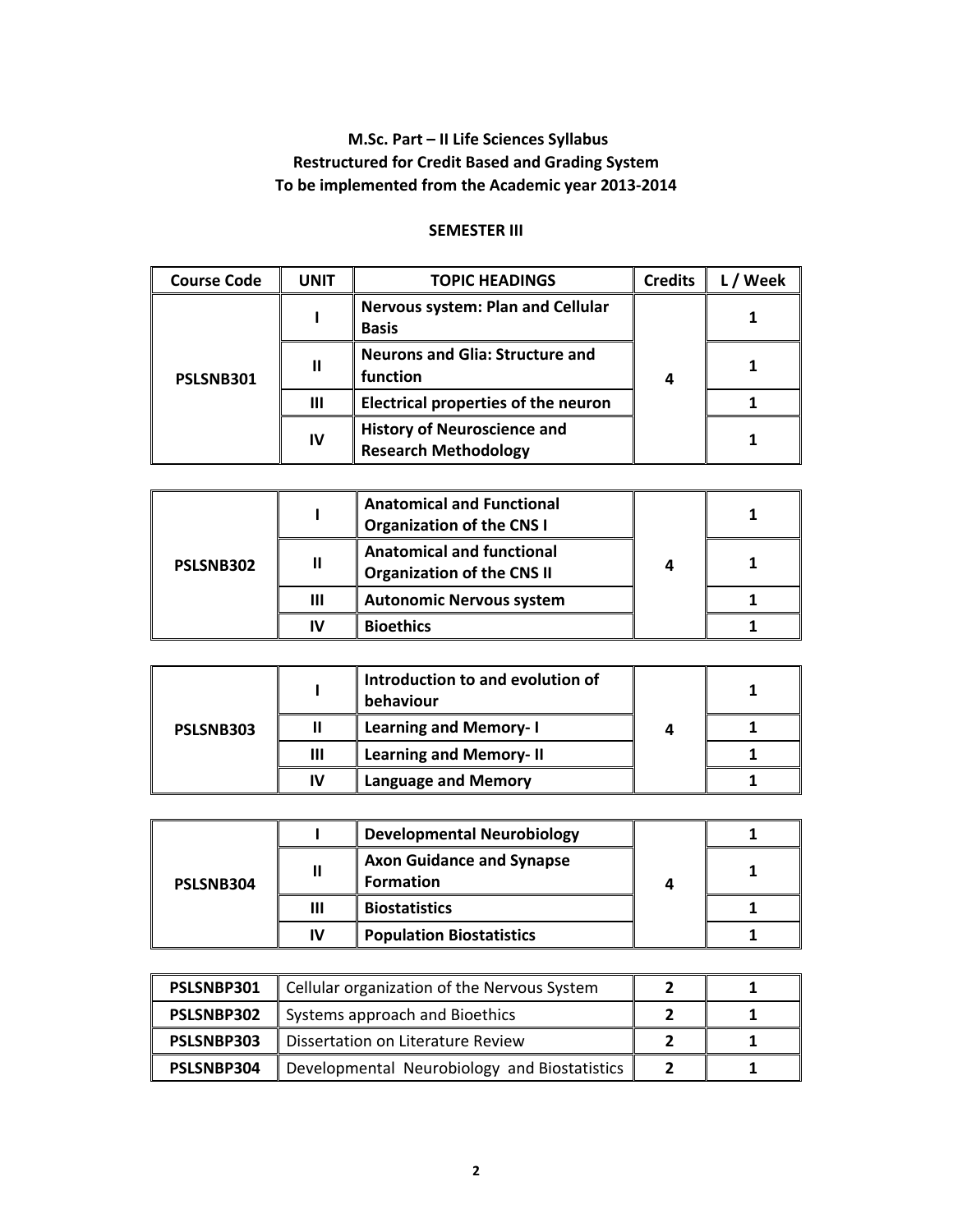## **SEMESTER IV**

| <b>Course Code</b> | UNIT | <b>TOPIC HEADINGS</b>              | <b>Credits</b> | Week |
|--------------------|------|------------------------------------|----------------|------|
| PSLSNB401          |      | <b>Types of Synapses</b>           | 4              |      |
|                    |      | <b>Synaptic Transmission</b>       |                |      |
|                    | Ш    | <b>Nerve and Muscle</b>            |                |      |
|                    | IV   | <b>Computational Neurosciences</b> |                |      |

| PSLSNB402 |    | <b>Sensory system I</b>  |  |  |
|-----------|----|--------------------------|--|--|
|           |    | <b>Sensory system II</b> |  |  |
|           | Ш  | <b>Motor System</b>      |  |  |
|           | IV | Neuroimmunology          |  |  |

| PSLSNB403 |    | <b>Sleep and Dreams</b>                                   |   |  |
|-----------|----|-----------------------------------------------------------|---|--|
|           | Ш  | Cognitive development and<br><b>Behavioural Disorders</b> |   |  |
|           |    | <b>The Altered Brain</b>                                  | 4 |  |
|           | IV | <b>Molecular basis of</b><br>neurodegenerative diseases   |   |  |

| PSLSNB404 |    | <b>Bioinformatics I</b>                                          |  |
|-----------|----|------------------------------------------------------------------|--|
|           |    | <b>Bioinformatics II</b>                                         |  |
|           | Ш  | <b>Recent Techniques in</b><br><b>Experimental Neurosciences</b> |  |
|           | IV | <b>Intellectual Property Rights</b>                              |  |

| PSLSNBP401 | <b>Cellular Basis and Computational Neurosciences</b>   | 2 |  |
|------------|---------------------------------------------------------|---|--|
| PSLSNBP402 | Dissertation of Research Project                        |   |  |
| PSLSNBP403 | Behavioural Neurosciences and disease<br>pathology      |   |  |
| PSLSNBP404 | Bioinformatics and Recent techniques in<br>Neuroscience |   |  |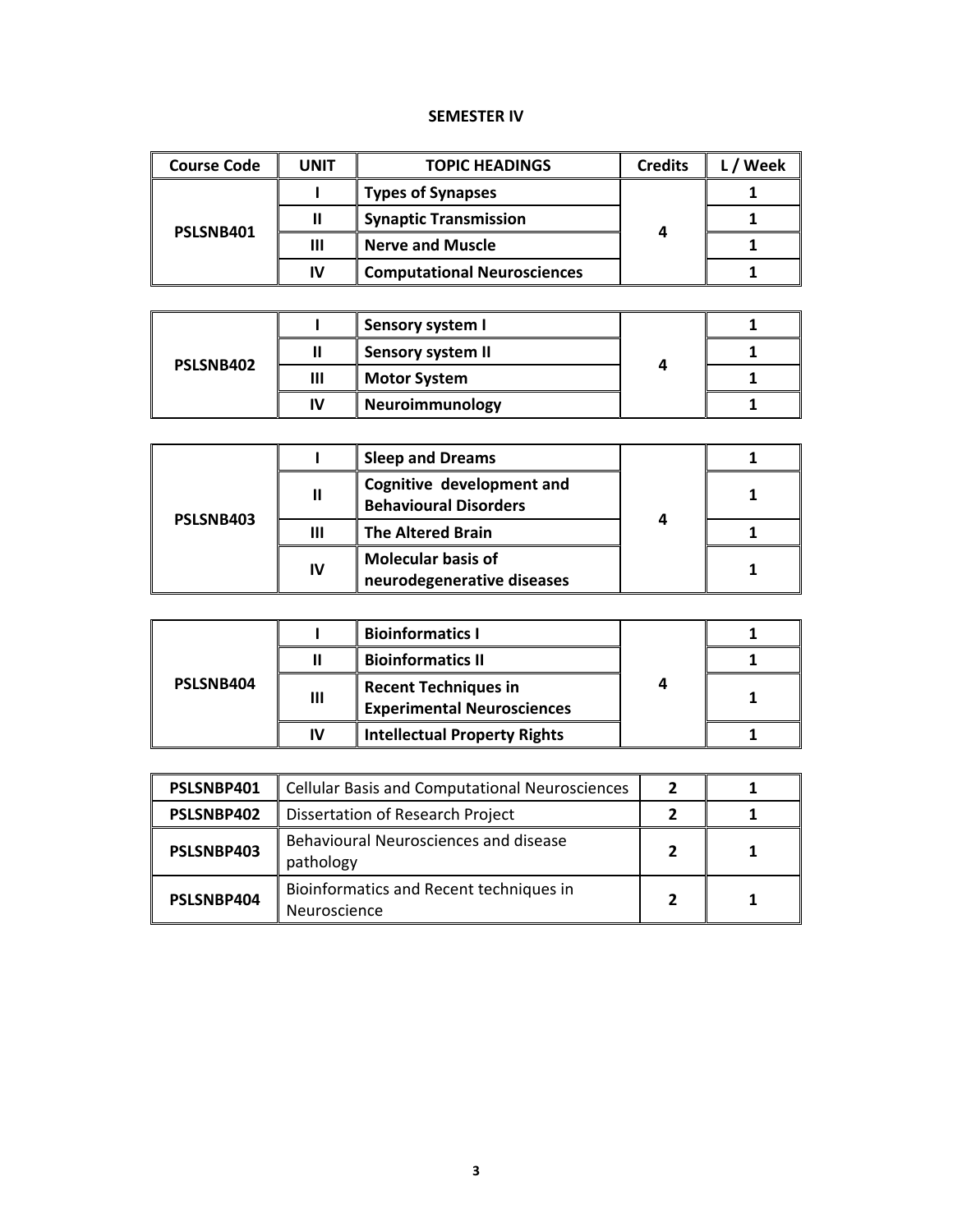# **M.Sc. Part – II Life Sciences Syllabus Credit Based and Grading System To be implemented from the Academic year 2013‐2014 SEMESTER III DETAILED SYLLABUS**

| <b>Course Code</b>           | <b>Title</b>                                                                                                                |       | <b>Credits</b> |
|------------------------------|-----------------------------------------------------------------------------------------------------------------------------|-------|----------------|
| PSLSNB301                    | <b>Organization of the Nervous System I</b>                                                                                 | (60L) | 4              |
|                              | Unit I: Nervous System: Plan and cellular basis                                                                             | (15L) |                |
|                              | Cells of the Nervous system - Introduction to neurons and glia. Connection                                                  |       |                |
| through simple nerve nets    |                                                                                                                             |       |                |
|                              | Neural circuits - Convergent, divergent and reciprocal neural circuits                                                      |       |                |
|                              | Nervous system components - Central and peripheral nervous systems,<br>structure of a typical cranial and peripheral nerve. |       |                |
|                              | An overview of the nervous system with an evolutionary perspective                                                          |       |                |
|                              | Primitive Nervous systems - Nerve net of hydra, segmental ganglia of                                                        |       |                |
|                              | worms, segmental networks of lamprey,                                                                                       |       |                |
|                              | Cephalization and lateralization - Early brain structural areas in arthropod                                                |       |                |
|                              | (proto, deutero and trito cerebrum) and segmental ganglionated nerve                                                        |       |                |
| cords.                       |                                                                                                                             |       |                |
|                              | Basic plan of the vertebrate nervous system.                                                                                |       |                |
|                              | Unit II: Neurons and Glia: Structure and function                                                                           | (15L) |                |
|                              | Structural and functional diversity of neurons - Types of neurons based on                                                  |       |                |
| their structure and function |                                                                                                                             |       |                |
|                              | Neurons - General morphology of a typical neuron stressing on features                                                      |       |                |
|                              | relevant to their function - membrane receptors, ion channels, ion pumps                                                    |       |                |
|                              | Cytoskeletal elements and 'molecular motors' and role in axonal transport                                                   |       |                |
|                              | Types of glia based on their structure and function - Astrocytes,                                                           |       |                |
|                              | Oligodendrocytes, Microglia and Schwann cells                                                                               |       |                |
|                              | Unit : III Electrical properties of the neuron - signal generation and propagation                                          |       |                |
|                              |                                                                                                                             | (15L) |                |
|                              | Ionic concentrations, Donnan's equilibrium, equilibrium potential, Nernst                                                   |       |                |
|                              | equation, Goldman-Hodgkin-Katz equation, Resting membrane potential,                                                        |       |                |
|                              | Depolarization and hyperpolarization.                                                                                       |       |                |
|                              | Action potential - generation and propagation,                                                                              |       |                |
|                              | Synaptic potentials (graded potentials) and their integration(EPSP, IPSP)                                                   |       |                |
|                              | Electrophysiological techniques to understand the electrical properties of                                                  |       |                |
|                              | the neuron - Patch-clamp and Voltage-clamp techniques                                                                       |       |                |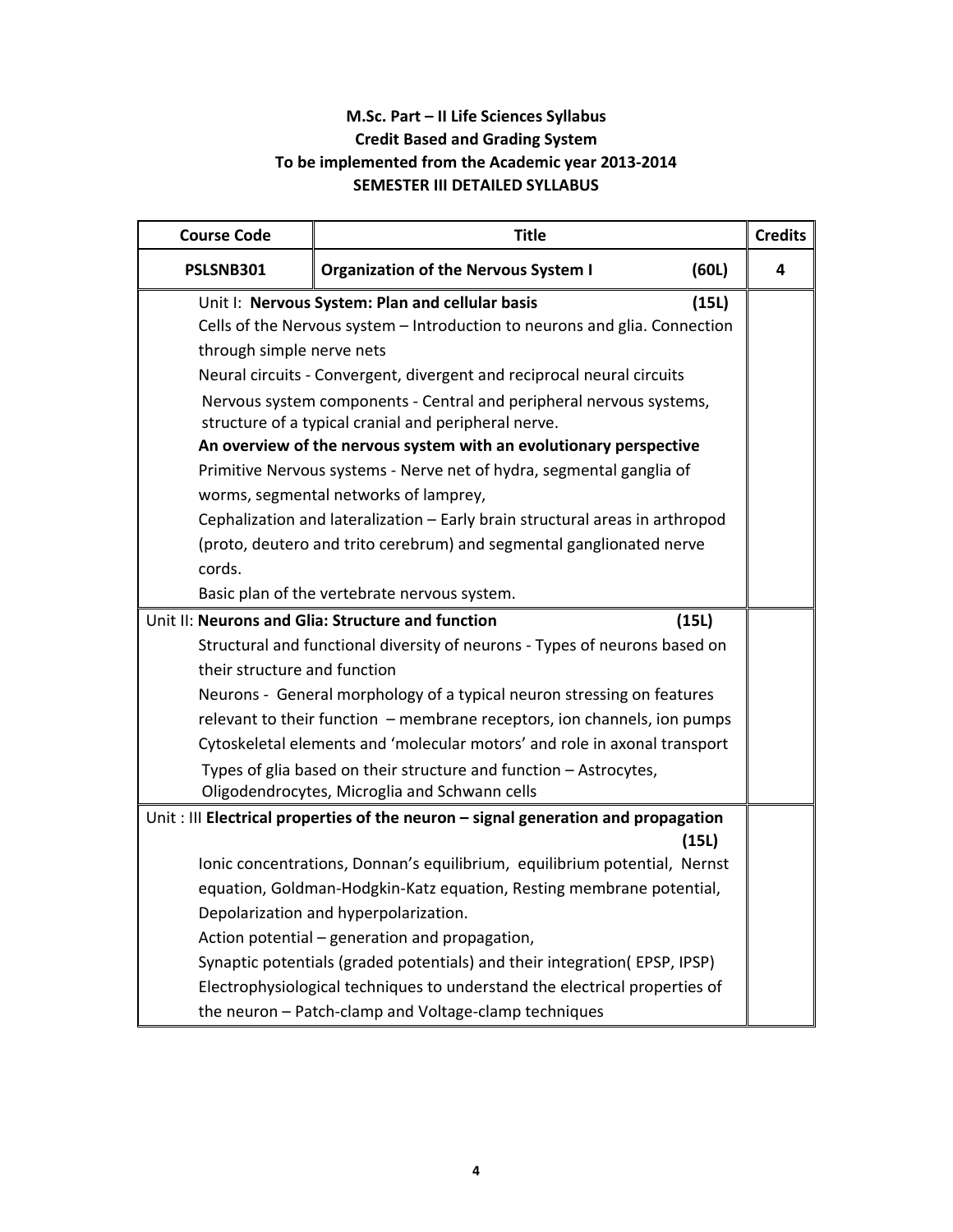| Unit: IV History of Neuroscience and Research Methodology<br>(15L)                                                                                                                                                             |  |
|--------------------------------------------------------------------------------------------------------------------------------------------------------------------------------------------------------------------------------|--|
| <b>History of Neuroscience:</b>                                                                                                                                                                                                |  |
| Major issues that have shaped neuroscience studies -                                                                                                                                                                           |  |
| Mind vs. Brain debate, Localism vs. Holism debate, Nature of neural                                                                                                                                                            |  |
| communication and plasticity of adult brains.                                                                                                                                                                                  |  |
| <b>Research Methodology:</b>                                                                                                                                                                                                   |  |
| Meaning of Research, Objectives of research, motivation in research;<br>Types of research - Descriptive, Analytical, Applied, Fundamental,<br>Quantitative, Qualitative, Conceptual, Empirical and Other Types of<br>Research; |  |
| Research Approaches: Research Methods vs. Methodology;                                                                                                                                                                         |  |
| Research and Scientific Method;                                                                                                                                                                                                |  |
| Research Process: Steps of research process; Criteria of Good Research;                                                                                                                                                        |  |
| Sampling, Sample size determination, Plan for data collection,                                                                                                                                                                 |  |
| Methods of data collection, Plan for data processing and analysis;                                                                                                                                                             |  |
| Ethical considerations during research                                                                                                                                                                                         |  |

| PSLSNBP301 | <b>Cellular Organization of Nervous System</b><br>(60L)                                | $\overline{2}$ | nд |
|------------|----------------------------------------------------------------------------------------|----------------|----|
|            | 1. Study of cells of the nervous system using electron<br>micrographs                  |                |    |
|            | 2. Study of permanent slides of histology of nervous<br>system                         |                |    |
|            | 3. Preparation of stained sections of brain / spinal<br>cord of any vertebrate tissue. |                |    |
|            | 4. Silver staining of neuronal cell / tissue                                           |                |    |
|            | 5. Whole mount of neurons of invertebrates                                             |                |    |
|            | 6. Whole mount of vertebrate medullary fibres                                          |                |    |
|            | 7. Whole mount of vertebrate non-medullary fibres                                      |                |    |
|            | 8. Haematoxylin and eosin staining of neuronal / glial<br>cultured cells               |                |    |

| <b>Course Code</b>                                                               | <b>Title</b>                                                                              |       | <b>Credits</b> |
|----------------------------------------------------------------------------------|-------------------------------------------------------------------------------------------|-------|----------------|
| PSLSNB302                                                                        | <b>Systems Approach to Neurosciences I</b>                                                | (60L) | 4              |
|                                                                                  | Unit I: Anatomical and Functional Organization of the CNS I:                              |       | (15L)          |
|                                                                                  | Major divisions of Nervous System - i. Spinal cord, ii. Medulla, iii. Pons, iv. Midbrain, |       |                |
| v. Cerebellum, vi. Di-encephalon, vii. Cerebral Hemispheres. Orientation of the  |                                                                                           |       |                |
| above components in the CNS with respect to three axes.                          |                                                                                           |       |                |
|                                                                                  | Gross anatomy of the brain with reference to functional organization -major nuclei        |       |                |
| and functional pathways. Cranial nerves, their origin and innervations           |                                                                                           |       |                |
| The ventricular system in the brain - CSF, its flow and the blood brain barrier. |                                                                                           |       |                |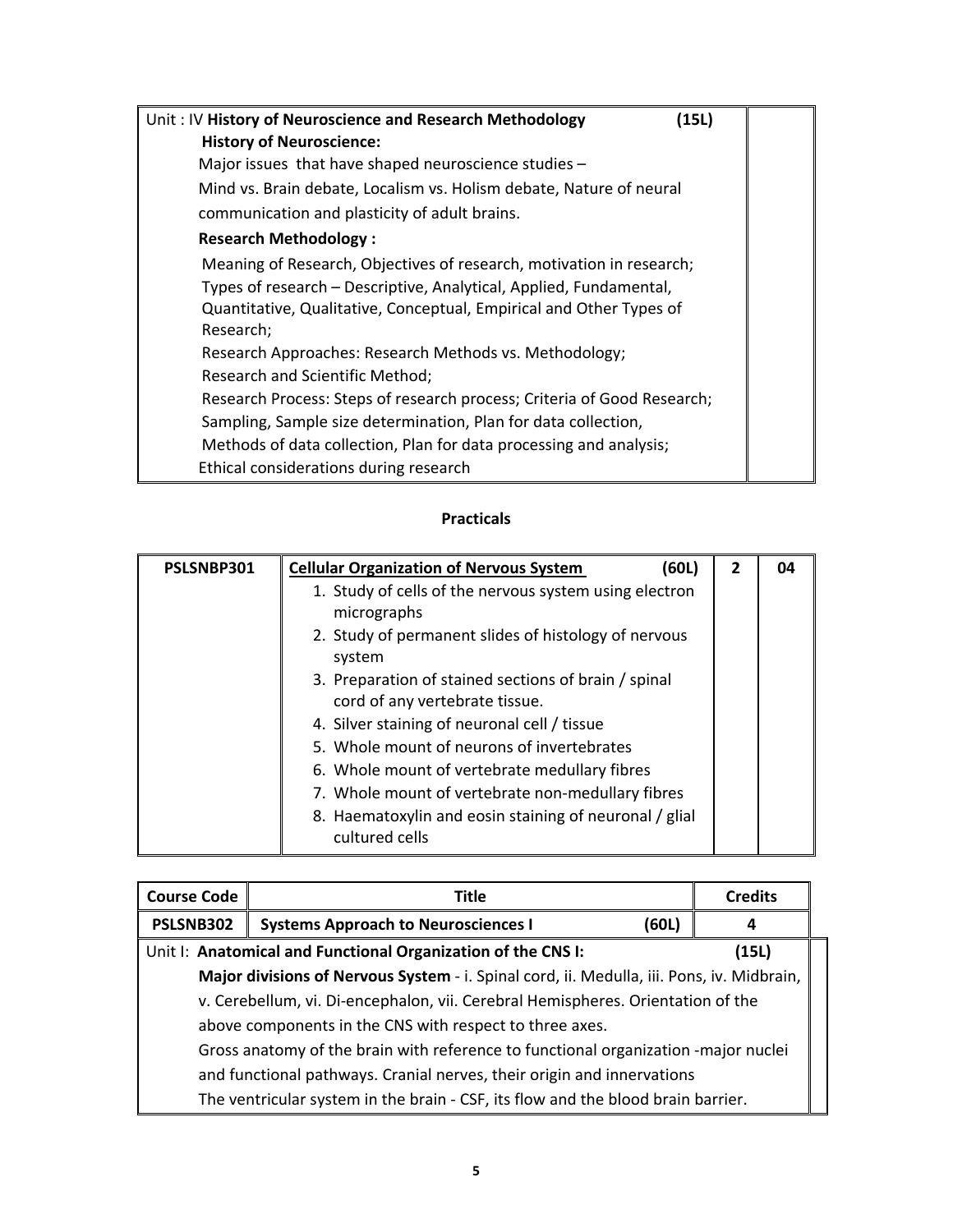| Unit II: Anatomical and functional organization of the CNS II:                                                                                              | (15L) |
|-------------------------------------------------------------------------------------------------------------------------------------------------------------|-------|
| Gross anatomy of the spinal cord: Ascending, descending and propriospinal                                                                                   |       |
| functional pathways.                                                                                                                                        |       |
| Cervical, thoracic, lumbar and sacral regions of the spinal cord.                                                                                           |       |
| Dorsal root ganglion and spinal nerve roots and their distribution, spinal effector<br>mechanism.                                                           |       |
| Imaging techniques and trends in study of functional anatomy                                                                                                |       |
| <b>Magnetic Resonance Imaging</b>                                                                                                                           |       |
| Positron Emission Tomography                                                                                                                                |       |
| <b>Computerized Axial Tomography</b>                                                                                                                        |       |
| Unit : Ill Autonomic Nervous system                                                                                                                         | (15L) |
| Sympathetic pathways and thoracolumbar outputs                                                                                                              |       |
| Para sympathetic pathways and outputs from the brainstem nuclei and sacral spinal                                                                           |       |
| cord.                                                                                                                                                       |       |
| Enteric nervous system.                                                                                                                                     |       |
| Integration of autonomic and endocrine functions with behaviour. Role of<br>hypothalamus.                                                                   |       |
|                                                                                                                                                             |       |
|                                                                                                                                                             |       |
| Unit: IV Bioethics<br>(15L)                                                                                                                                 |       |
| Bioethics: Definition – moral, values, ethics and ethics in biology; Role and                                                                               |       |
| importance of ethics in biology;                                                                                                                            |       |
| <b>Basic Approaches to Ethics;</b>                                                                                                                          |       |
| Posthumanism and Anti-Posthumanism;                                                                                                                         |       |
| Bioethics: legal and regulatory issues;                                                                                                                     |       |
| Bioethics in healthcare, agriculture, modern biology, biotechnology, animal welfare<br>& right / animals in research, wildlife conservation and management, |       |
| commercialism in scientific research                                                                                                                        |       |
| Bioethics and cross-cultural bioethics - Autonomy, Rights, Beneficience, Do No                                                                              |       |
| Harm, Justice, Confidentiality, Animal Rights, Environmental ethics, Decision-                                                                              |       |
| Making Perceptions of Ethical Biotechnology 'Moral' is not the same as Ethical,                                                                             |       |
| Mixed Perception of Benefit & Risk, Reasoning behind Acceptance or Rejection of                                                                             |       |
| Genetic Manipulation, Concerns about Consuming products of GMOs.                                                                                            |       |
| Past and Present 'Bioethical Conflicts' in Biotechnology- Interference with Nature,<br>Fear of Unknown, Regulatory Concerns, Human Misuse                   |       |
| Future 'Bioethical Conflicts' in Biotechnology - Changing perception of Nature,                                                                             |       |
| Human Genetic Engineering                                                                                                                                   |       |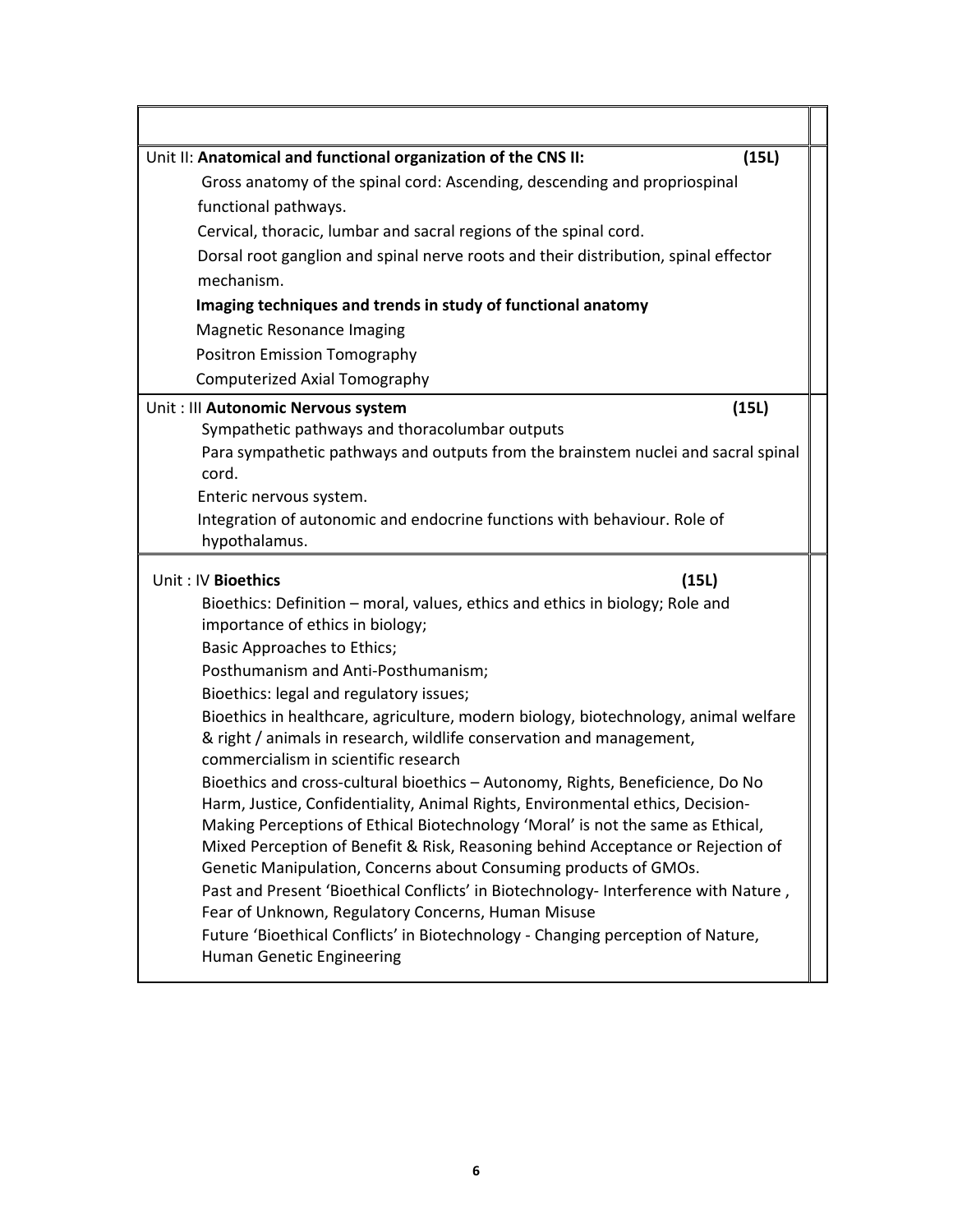| PSLSNBP302 | (60L)<br><b>Systems approach and Bioethics</b>                                                        | $\mathbf{2}$ | 04 |
|------------|-------------------------------------------------------------------------------------------------------|--------------|----|
|            | Display of the invertebrate nervous system -<br>1.                                                    |              |    |
|            | cockroach                                                                                             |              |    |
|            | Display of the invertebrate nervous system $-$<br>2.<br>earthworm                                     |              |    |
|            | 3.<br>Anatomy of the chick brain -display of ventral and<br>dorsal view                               |              |    |
|            | Gross anatomy of the mammalian brain using brain<br>4.<br>atlas-goat / sheep                          |              |    |
|            | Localization of grey and white matter of mammalian<br>5.<br>brain using Mulligan's staining technique |              |    |
|            | Human brain anatomy using virtual anatomy<br>6.<br>software                                           |              |    |
|            | Human Spinal cord and PNS anatomy using virtual<br>7.<br>anatomy software                             |              |    |
|            | Case study on Bioethics<br>8.                                                                         |              |    |

| <b>Course Code</b>                                                                                    | Title                                                                  |       | <b>Credits</b> |
|-------------------------------------------------------------------------------------------------------|------------------------------------------------------------------------|-------|----------------|
| PSLSNB303                                                                                             | <b>Behavioural Neurosciences I</b>                                     | (60L) | Δ              |
| Unit I: Introduction to behaviour                                                                     |                                                                        | (15L) |                |
| Types of behaviour                                                                                    |                                                                        |       |                |
|                                                                                                       | Behaviour in nature and under laboratory conditions.                   |       |                |
|                                                                                                       | Development of behavioural paradigms - Invertebrate and vertebrate     |       |                |
| model system.                                                                                         |                                                                        |       |                |
|                                                                                                       | <b>Evolution of brain and behavior</b>                                 |       |                |
|                                                                                                       | Brain- like function in unicellular organisms.                         |       |                |
|                                                                                                       | Nerve nets, invertebrate nervous system and types of behaviour.        |       |                |
|                                                                                                       | Comparative vertebrate brain anatomy with special reference to pallium |       |                |
| and FOXP2 gene                                                                                        |                                                                        |       |                |
| Evolution of social behaviour- mirror neurons and their role                                          |                                                                        |       |                |
| Unit II: Learning and Memory-I                                                                        |                                                                        | (15L) |                |
|                                                                                                       | Definition and types / classification of learning and memory.          |       |                |
|                                                                                                       | Neural systems involved in memory medial temporal lobe, Pre frontal,   |       |                |
| association areas of cortex.                                                                          |                                                                        |       |                |
| Neural mechanisms for explicit and implicit memory - overview.                                        |                                                                        |       |                |
| Cellular / molecular mechanisms of implicit memory-                                                   |                                                                        |       |                |
|                                                                                                       | (i) Synaptic transmission & its modification.                          |       |                |
| (ii) Aplysia as a model. Molecular basis of habituation, sensitization and<br>classical conditioning. |                                                                        |       |                |
|                                                                                                       |                                                                        |       |                |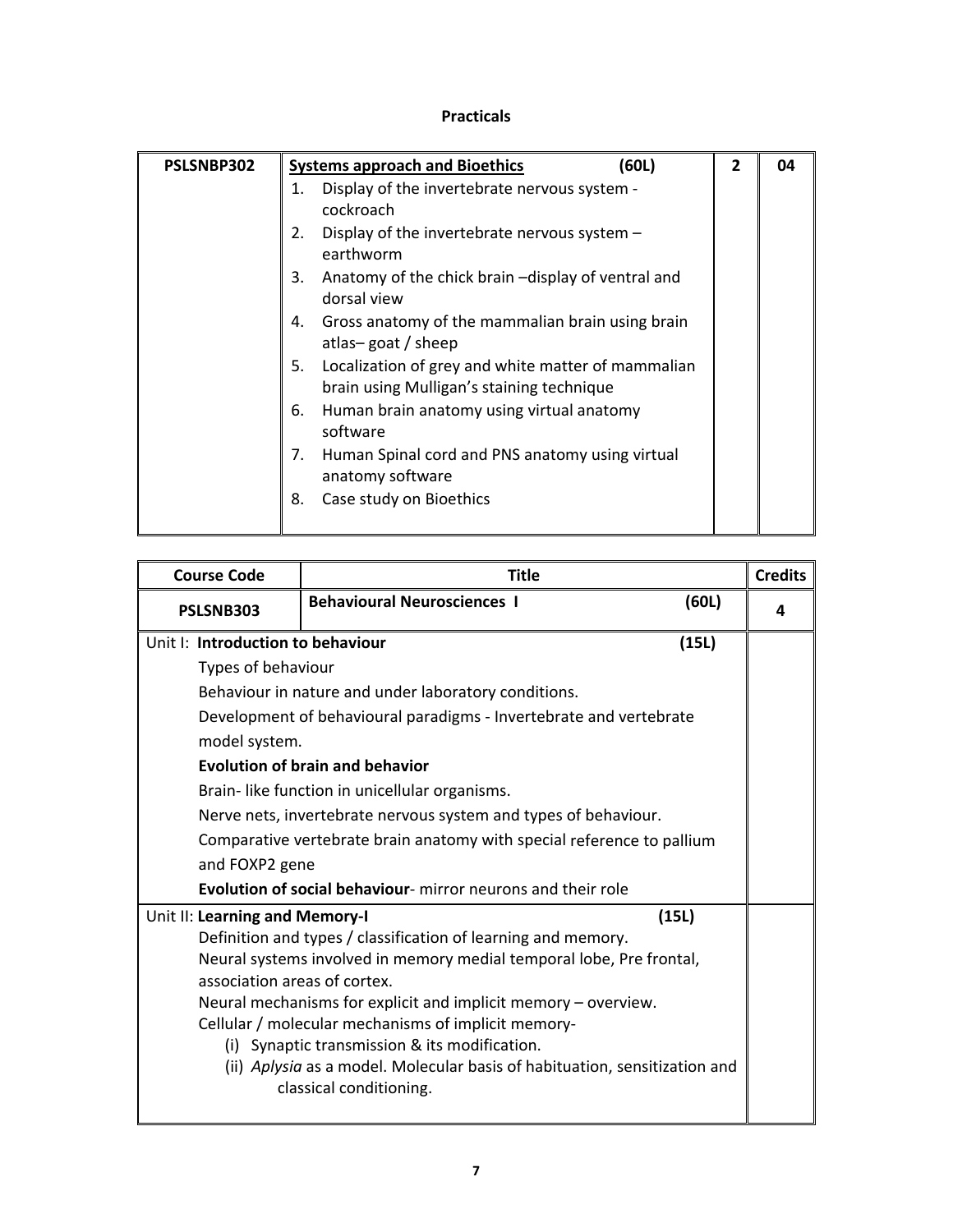| Unit: Ill Learning and Memory-II                                       |  |
|------------------------------------------------------------------------|--|
| Cellular / molecular mechanisms of Explicit memory storage.            |  |
| Long term potentiation and long term depression.                       |  |
| Synaptic plasticity in the adult brain and epigenetic modulation.      |  |
| Neural pathways in mammals with special reference to fear              |  |
| Learning induced changes and biological basis of individuality         |  |
| Attention:                                                             |  |
| Definition and varieties of attention, Attention and neural responses, |  |
| Filtering of unwanted stimuli                                          |  |
| Role of Prefrontal Cortex (PFC) : Anatomy and Organization of PFC,     |  |
| Theories of PFC function, Neurophysiology of PFC                       |  |
|                                                                        |  |
|                                                                        |  |
| Unit: IV Language, thought and working memory<br>(15L)                 |  |
| Communication in other animals.                                        |  |
| Human language and in attributes (phonemes) morphonemes, words and     |  |
| Cortical regions involved in language processing.                      |  |
| Model for neural basis of language.                                    |  |
| Aphasias, functional MRT and current understanding of language         |  |
| processing.                                                            |  |
| Language acquisition and it universality.                              |  |
| Role of language in other cognitive function.                          |  |
|                                                                        |  |
|                                                                        |  |

| <b>Practicals:</b> | -- (60L)<br><b>Literature Review</b> |  |
|--------------------|--------------------------------------|--|
| PSLSNBP303         | 1. Dissertation of literature review |  |

| <b>Course Code</b>                                | <b>Title</b>                                                             |       | <b>Credits</b> |
|---------------------------------------------------|--------------------------------------------------------------------------|-------|----------------|
| PSLSNB304                                         | Molecular Neurobiology I                                                 | (60L) |                |
| Unit I<br><b>Developmental Neurobiology</b>       |                                                                          | (15L) |                |
|                                                   | <b>Early Development and Patterning</b>                                  |       |                |
|                                                   | Axis formation (anterior-posterior and dorso-ventral axis) – role of Hox |       |                |
| genes                                             |                                                                          |       |                |
|                                                   | Neural Induction - neural tube regionalization                           |       |                |
| <b>Cellular Determination and Differentiation</b> |                                                                          |       |                |
|                                                   | Neuronal progenitors – proneural and neural genes                        |       |                |
|                                                   | Generation of neurons and glia (asymmetric divisions)                    |       |                |
|                                                   | Neuronal migration and organization of cerebral cortex - role of radial  |       |                |
| glial cells                                       |                                                                          |       |                |
|                                                   | Target selection, survival of neurons and their regulation by            |       |                |
| neurotrophic factors                              |                                                                          |       |                |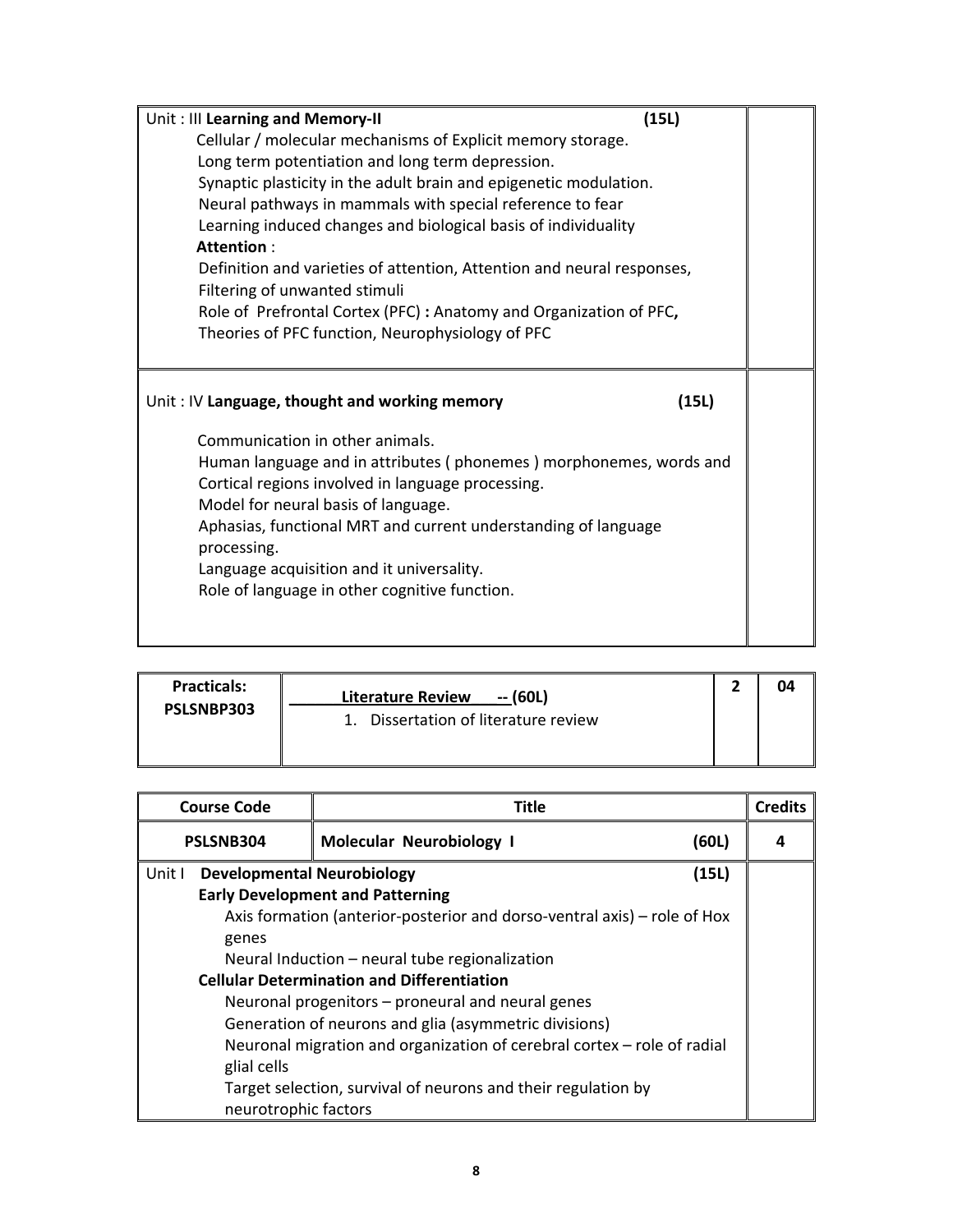| Role of apoptosis in development                                                                                                               |  |
|------------------------------------------------------------------------------------------------------------------------------------------------|--|
| (15L)<br>Unit II: Axon Guidance and Synapse formation                                                                                          |  |
| Growth cones and axonal pathfinding                                                                                                            |  |
| Differences between early development of axons and dendrites                                                                                   |  |
| Growth cone structure and formation                                                                                                            |  |
| Guidance cues in axonal pathfinding                                                                                                            |  |
| <b>Formation and Elimination of Synapses</b>                                                                                                   |  |
| Principles of synaptic differentiation (with neuromuscular junction as an<br>example)                                                          |  |
| Synapse formation in the CNS                                                                                                                   |  |
| Refinement and elimination of synaptic connections                                                                                             |  |
| <b>Early Experience and Critical Periods</b>                                                                                                   |  |
| Effect of visual experience on refinement of cortical connections                                                                              |  |
| Critical periods of brain development                                                                                                          |  |
| Effect of early social deprivation on brain and behaviour                                                                                      |  |
| Epigenetic influences on development                                                                                                           |  |
| Unit: III Biostatistics<br>(15L)                                                                                                               |  |
| Basics: Introduction, scope, applications and uses of statistics, census and<br>sampling surveys,                                              |  |
| Data, graphical presentation of data: collection and tabulation and<br>graphical representation of data, frequency distribution                |  |
| Practice of statistical methods in biological research, Measures of central<br>tendency (grouped and ungrouped data), samples and populations; |  |
| Central tendency measures: Arithmetic mean, median, dispersion and its                                                                         |  |
| measures: variance and standard deviation, coefficient of variation.                                                                           |  |
| Standard error, Confidence limits                                                                                                              |  |
| Skewness and kurtosis                                                                                                                          |  |
| Methods of data collection, Plan for data processing and analysis;                                                                             |  |
| Ethical considerations during research                                                                                                         |  |
|                                                                                                                                                |  |
|                                                                                                                                                |  |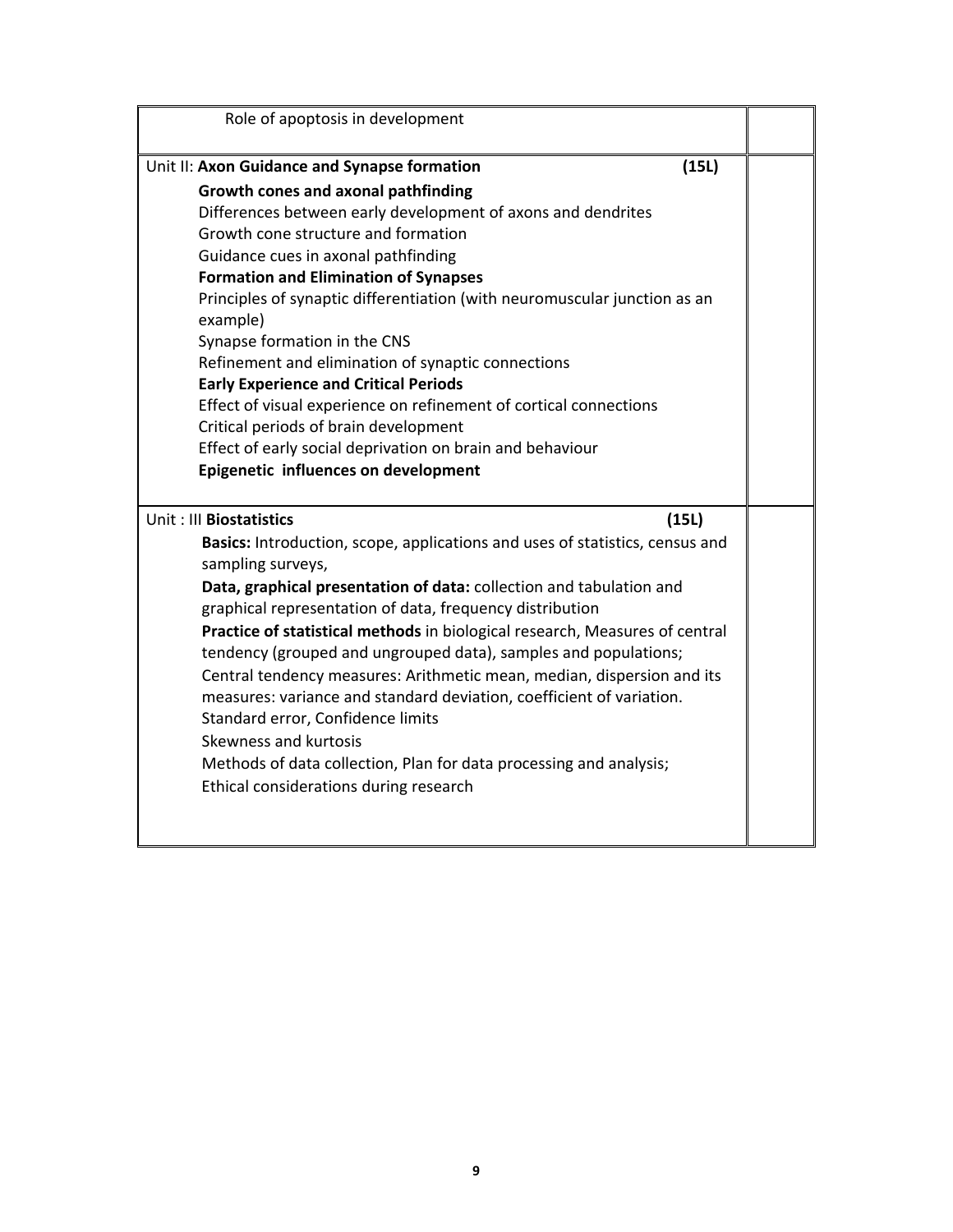| (15L)<br>Unit: IV Population Biostatistics                                                                                                                                                                 |
|------------------------------------------------------------------------------------------------------------------------------------------------------------------------------------------------------------|
| Concept of probability, Theories of Probability - additive and multiplicative<br>theory                                                                                                                    |
| Random variable and its distribution, Probability distributions - Binomial,<br>Poisson and Normal; Tests of statistical significance,                                                                      |
| <b>Testing of hypothesis:</b>                                                                                                                                                                              |
| Hypothesis and its types (Null hypothesis, Alternative hypothesis),<br>Errors and its types (Type 1 and Type 2 error),                                                                                     |
| Levels of significance, one-tailed and two-tailed tests, tests for single mean<br>and single proportion, equality of the two population means and two<br>population proportions, Critical region.          |
| Difference between parametric and non-parametric statistics; confidence<br>interval, critical region,                                                                                                      |
| Levels of significance, t-test; Z-test; $X^2$ test;<br>Analysis of variance (ANOVA), one-way ANOVA, Tukey's post hoc test,                                                                                 |
| two-way ANOVA                                                                                                                                                                                              |
| Basic introduction to Multivariate statistics, etc.                                                                                                                                                        |
| Bivariate data, scatter diagram and interpretation, calculation and<br>interpretation of Karl Pearson's correlation coefficient, equation of the<br>lines of regression and properties of regression lines |
|                                                                                                                                                                                                            |

| PSLSNBP304 | <b>Developmental Biology and Biostatistics</b><br>(60L)                                                                                                       | $\overline{2}$ | 04 |
|------------|---------------------------------------------------------------------------------------------------------------------------------------------------------------|----------------|----|
|            | Morphometric study in developing chick / zebrafish<br>1.                                                                                                      |                |    |
|            | brain                                                                                                                                                         |                |    |
|            | LDH pattern of developing brain<br>2.                                                                                                                         |                |    |
|            | Histochemical localization of cytochrome oxidase<br>3.<br>using embryonic chick / zebrafish                                                                   |                |    |
|            | Developmental studies in invertebrates - mounting<br>4.<br>of imaginal discs from Drosophila                                                                  |                |    |
|            | Formation of frequency distribution and calculation<br>5.<br>of descriptive measures – mean, median, mode,<br>variance, standard deviation and standard error |                |    |
|            | Large n small sample tests for sample mean and<br>6.<br>proportion                                                                                            |                |    |
|            | Calculation of correlation and regression, coefficients<br>7.<br>and tests of significance                                                                    |                |    |
|            | ANOVA – one way and two way classification;<br>8.<br>Estimation of genetic components and heritability<br>from ANOVA data                                     |                |    |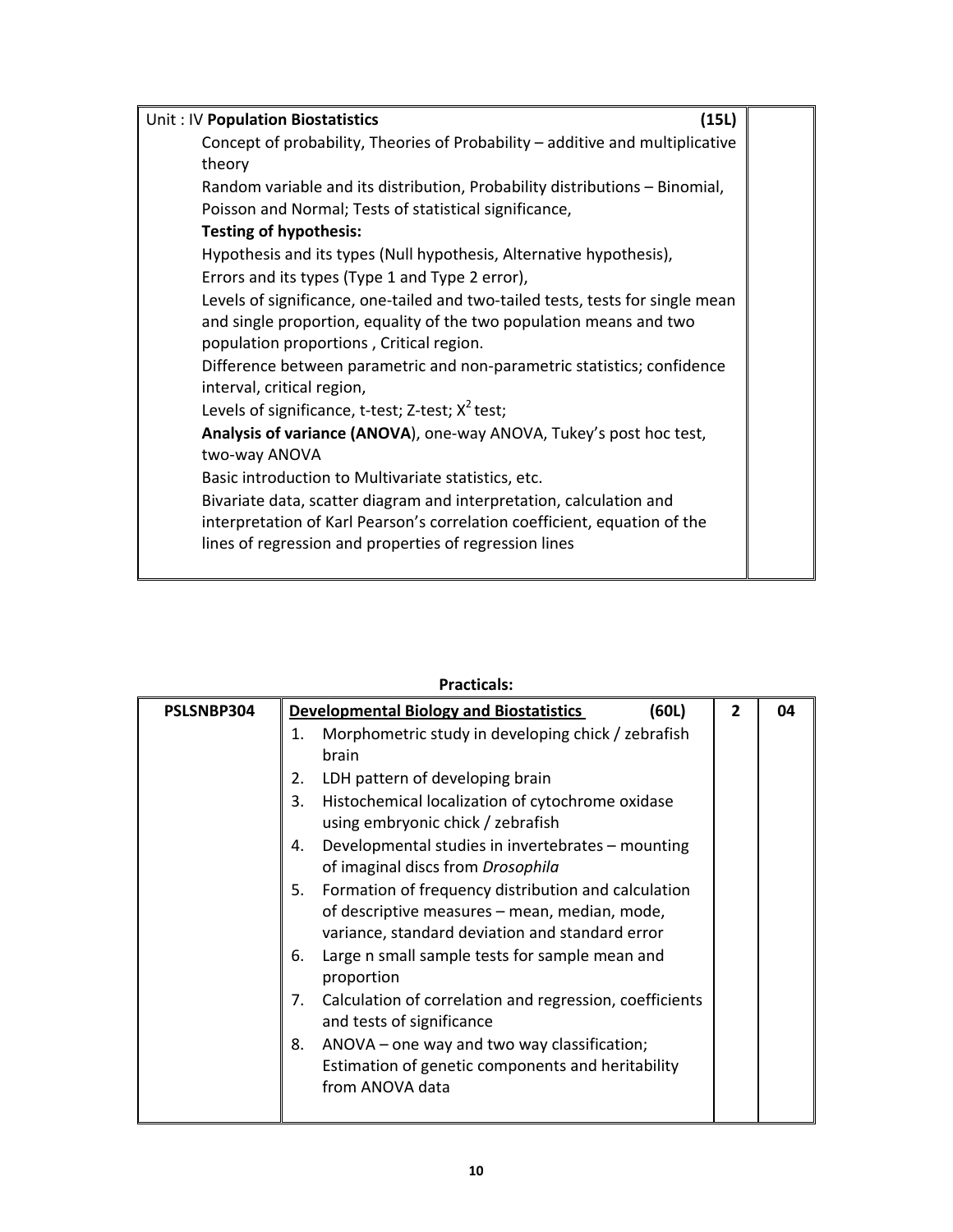## **SEMESTER IV DETAILED SYLLABUS**

| <b>Course Code</b><br><b>Title</b>                                                                                                                                                                                                                                                                                                                                                                                                                                                                                                                                                                                                                                                                                                       |                                                                                                                                                                                                                                                             | <b>Credits</b> |   |
|------------------------------------------------------------------------------------------------------------------------------------------------------------------------------------------------------------------------------------------------------------------------------------------------------------------------------------------------------------------------------------------------------------------------------------------------------------------------------------------------------------------------------------------------------------------------------------------------------------------------------------------------------------------------------------------------------------------------------------------|-------------------------------------------------------------------------------------------------------------------------------------------------------------------------------------------------------------------------------------------------------------|----------------|---|
| PSLSNB401                                                                                                                                                                                                                                                                                                                                                                                                                                                                                                                                                                                                                                                                                                                                | <b>Organization of the Nervous System II</b>                                                                                                                                                                                                                | (60L)          | 4 |
| Unit I: Types of synapses - electrical & chemical<br>(15L)<br>Chemical Synapse: Neurotransmitter release from presynaptic terminal:<br>Depolarization of presynaptic terminal, calcium influx, Neurotransmitter<br>discharge by vesicle, exocytosis, synaptic vesicle recycling.<br>Post Synaptic receptors: General structure and mechanism of action of<br>lonotropic and G-protein coupled receptors. Common motif (seven trans-<br>membrane molecules) in receptors of different sensory systems, signal<br>transduction and second messenger systems.                                                                                                                                                                               |                                                                                                                                                                                                                                                             |                |   |
| Unit II: Synaptic transmission:                                                                                                                                                                                                                                                                                                                                                                                                                                                                                                                                                                                                                                                                                                          | Neurotransmitters: Structure, distribution, metabolism, types of receptors,<br>agonist and antagonists, molecular mechanisms of action - Acetylcholine,<br>biogenic amines, catecholamines, serotonin, amino acids<br>Neuroactive peptides as transmitters. | (15L)          |   |
| Unit : III Nerve and muscle:<br>Types of muscles<br>Muscular dystrophies<br>Myasthenia gravis                                                                                                                                                                                                                                                                                                                                                                                                                                                                                                                                                                                                                                            | Muscle-structure and physiology of contraction.<br>Chemical transmission at the neuromuscular junction<br>Diseases of nerve and muscle:                                                                                                                     | (15L)          |   |
| Unit: IV Computational Neurosciences<br>(15L)<br>Resting membrane potential: Selective permeability; Nernst potential;<br>GHK equation. Using the GHK equation to simulate resting membrane<br>potential [Coding Exercise]<br>Action potential: Quantitative description. Voltage-clamp experiments:<br>design, and analysis of results; Hodgkin-Huxley model of ionic<br>conductances; Use of Hodgkin-Huxley voltage clamp equations to simulate<br>ionic conductances, gK and gNa[Coding Exercise]<br>Hodgkin-Huxley model and equations for action potential. Simulation of<br>AP using these equations. Factors determining the initiation, amplitudes,<br>and kinetic properties of action potentials: computational investigation. |                                                                                                                                                                                                                                                             |                |   |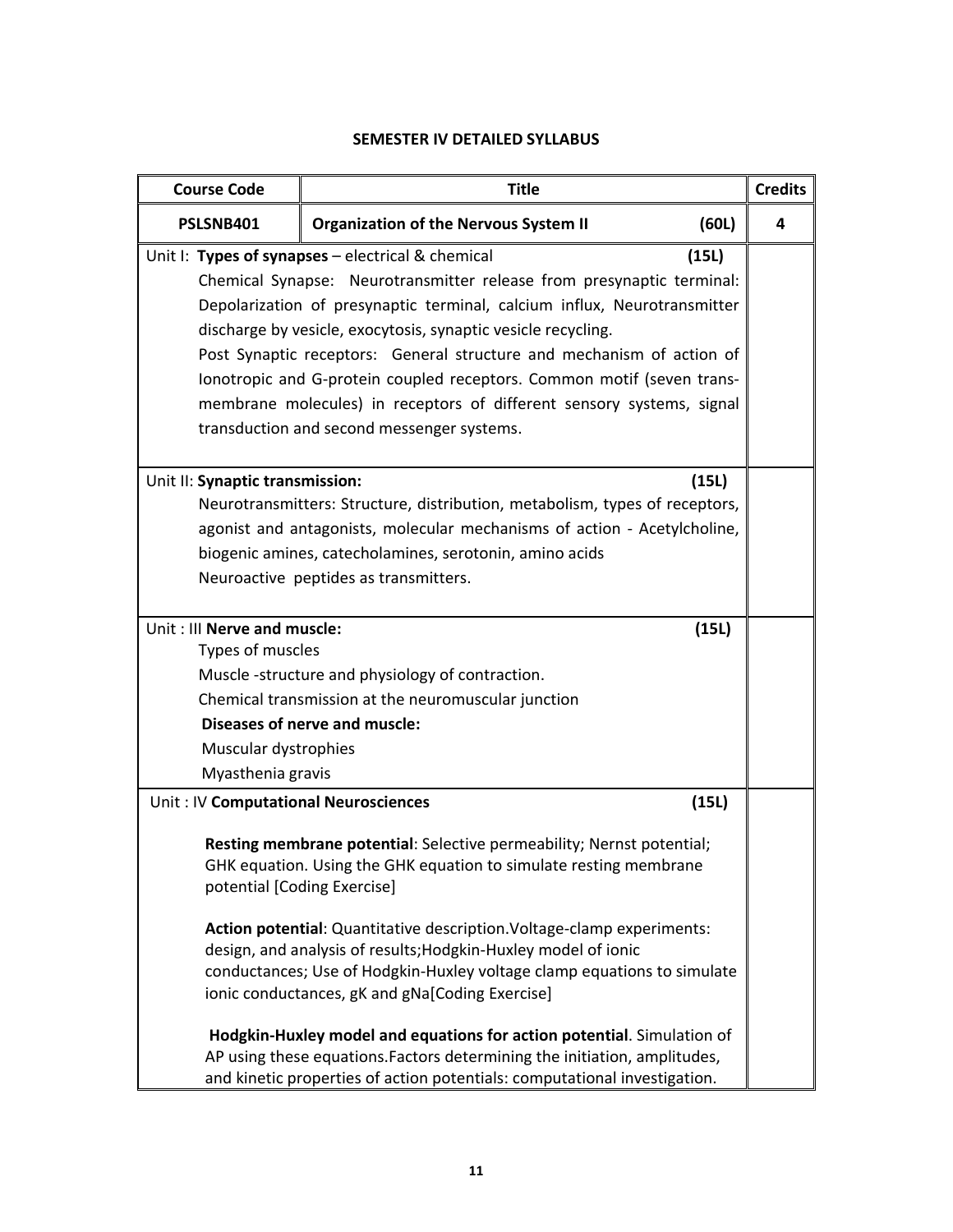[Coding Exercise]

**Passive membrane electrical properties**: Cellular resistance, capacitance, time constant and space constant, methods of measurement; Importance in cellular excitation and signaling: Impulse propagation. [Coding Exercise]

**Synaptic transmission**: postjunctional electrical events (synaptic potentials); electrical models of synaptic membranes. [Coding Exercise]

| PSLSNBP401 | <b>Cellular Basis and Computational Neurosciences (60L)</b>                  | $\overline{2}$ | 04 |
|------------|------------------------------------------------------------------------------|----------------|----|
|            | Biochemical estimation of Na <sup>+</sup> /K <sup>+</sup> -ATPase from<br>1. |                |    |
|            | brain                                                                        |                |    |
|            | Biochemical estimation of NOS from brain<br>2.                               |                |    |
|            | 3. Temporary mount of vertebrate muscle                                      |                |    |
|            | 4. Demonstration of EMG measurement using BioPac                             |                |    |
|            | NEURON Coding Exercise for Resting Membrane<br>5.                            |                |    |
|            | Potential                                                                    |                |    |
|            | 6. NEURON Coding Exercise for Action Potential                               |                |    |
|            | 7. NEURON Coding Exercise for Propagation of                                 |                |    |
|            | Impulse                                                                      |                |    |
|            | 8. NEURON Coding Exercise for Synaptic transmission                          |                |    |
|            |                                                                              |                |    |

| <b>Course Code</b>                                                  | Title                                                                                                                                                                                                                                                                                                                                                                                                                                                                                                                                                                                                                        |       | <b>Credits</b> |
|---------------------------------------------------------------------|------------------------------------------------------------------------------------------------------------------------------------------------------------------------------------------------------------------------------------------------------------------------------------------------------------------------------------------------------------------------------------------------------------------------------------------------------------------------------------------------------------------------------------------------------------------------------------------------------------------------------|-------|----------------|
| PSLSNB402                                                           | <b>Systems Approach to Neurosciences II</b>                                                                                                                                                                                                                                                                                                                                                                                                                                                                                                                                                                                  | (60L) | Δ              |
| Unit I: Sensory system I:<br><b>Visual system:</b><br>Colour vision | Introduction - sensory systems, and mediation of 4 attributes of a stimulus<br>a) Modality, b) Location; c) Intensity; d) Timing.<br>Common plan of sensory system. General idea of a receptor and<br>transduction of specific types of energy into electrical signals.<br>Vertebrate eye and retina. Morphology and arrangement of photo receptors.<br>Electrical response to light. Concept of receptive fields.<br>Visual pathway, lateral geniculate nucleus and visual cortex<br>Visual perception as a creative process.<br>Perception of motion, depth, form and colour.<br>Visual attention and conscious awareness. | (15L) |                |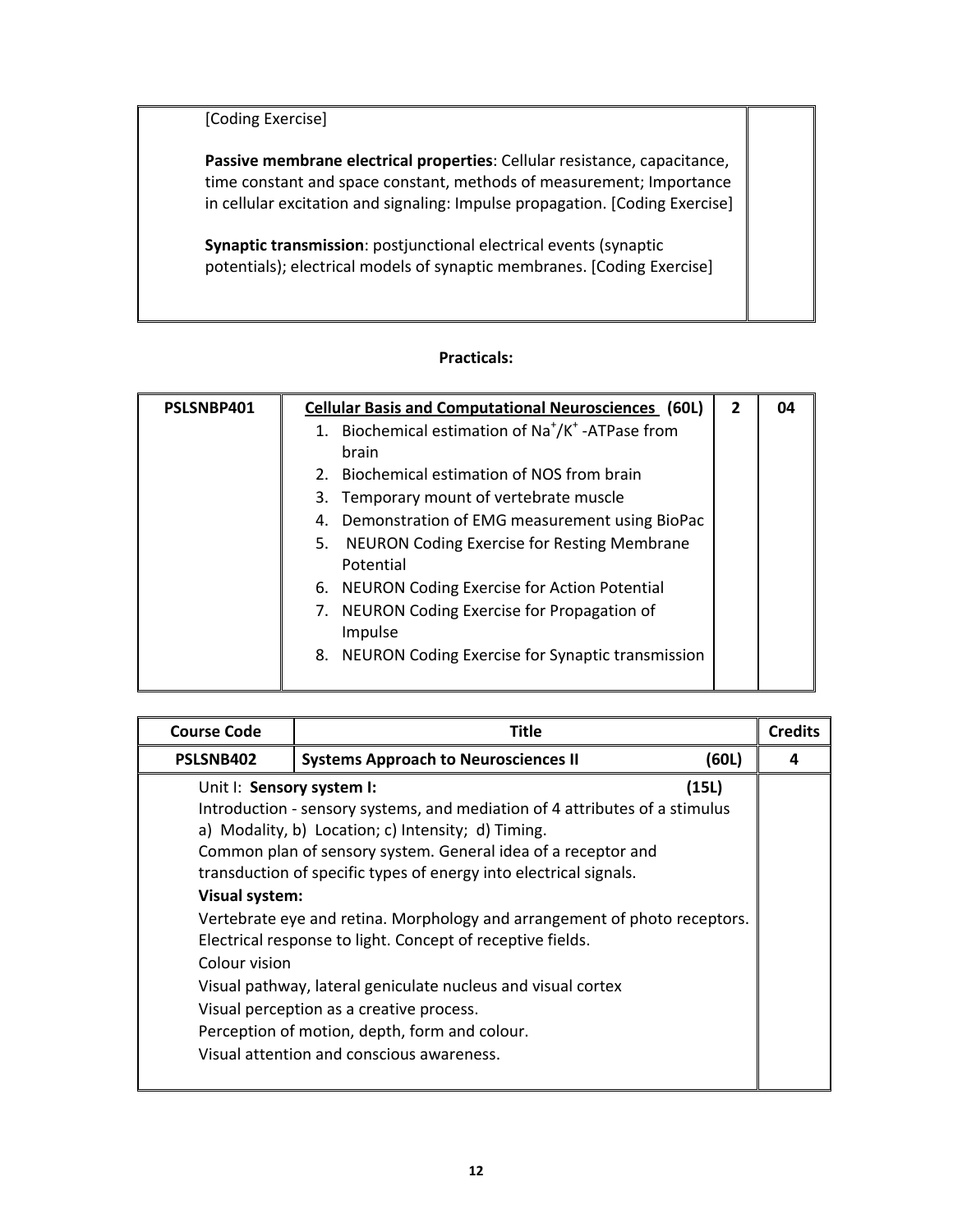| Unit II: Sensory system II:                                                      |                                                                                                                                                                                                                                                                                                                                                                                                                                     | (15L)                                                                                                                                                                                                                                       |
|----------------------------------------------------------------------------------|-------------------------------------------------------------------------------------------------------------------------------------------------------------------------------------------------------------------------------------------------------------------------------------------------------------------------------------------------------------------------------------------------------------------------------------|---------------------------------------------------------------------------------------------------------------------------------------------------------------------------------------------------------------------------------------------|
| <b>Auditory system:</b>                                                          |                                                                                                                                                                                                                                                                                                                                                                                                                                     |                                                                                                                                                                                                                                             |
| cells.<br>Adaptation to sustained stimuli<br>cortex.<br><b>Olfactory system:</b> | Vestibular system and perception of posture and movement.<br>Structure of olfactory epithelium and odorant receptors. Role of nasal<br>olfactory neuron in odour detection. Olfactory signal transduction.                                                                                                                                                                                                                          | Functional anatomy of ear and cochlea. Cochlear hair cells and perception of<br>stimulus (frequency and intensity). Mechano-electrical transduction by hair<br>Role of brainstem nuclei, processing of auditory information in the cerebral |
|                                                                                  | Spatial encoding of odorant information in the olfactory bulb.<br>Processing of olfactory information in the cerebral cortex.                                                                                                                                                                                                                                                                                                       |                                                                                                                                                                                                                                             |
| <b>Gustatory system:</b><br>Pathways to the CNS.<br><b>Somatosensory system:</b> | tongue. Taste cell: transduction of 4 basic stimuli into electrical signal                                                                                                                                                                                                                                                                                                                                                          | Taste buds and their localization in various types of papillae found in human                                                                                                                                                               |
| Pain mediation by nociceptors.                                                   | Touch and mediation by mechanoreceptors by skin.<br>Warmth and cold mediation by thermal receptors.                                                                                                                                                                                                                                                                                                                                 |                                                                                                                                                                                                                                             |
|                                                                                  | Role of spinal cord and cerebral cortex in somatosensation.                                                                                                                                                                                                                                                                                                                                                                         |                                                                                                                                                                                                                                             |
| Unit : III Motor System:                                                         |                                                                                                                                                                                                                                                                                                                                                                                                                                     | (15L)                                                                                                                                                                                                                                       |
| muscle. Voluntary movements<br>mechanisms.                                       | General introduction to motor system.<br>Reflex and contractions. Rhythmic movements produced by stereotype<br>Motor circuits in spinal cord, brain stern, and fore brain<br>Influence of basal ganglia and cerebellum on cortical and brain motor<br>Motor function of the brain stem, vestibular apparatus and equilibrium<br>Motor functions of the spinal cord-reflexes<br>Diseases of the Nervous System - Parkinson's Disease |                                                                                                                                                                                                                                             |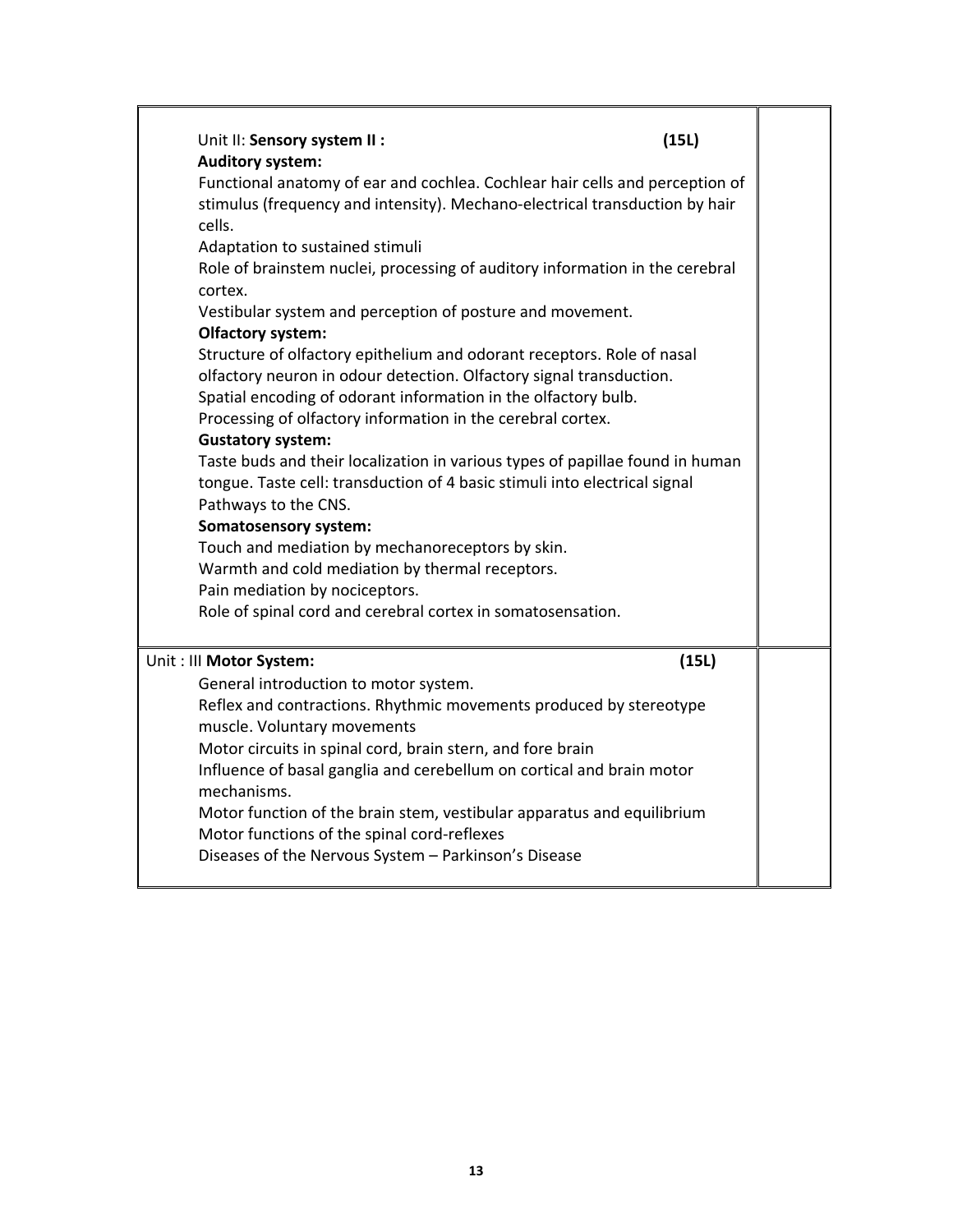| Unit: IV Neuroimmunology                                     | (15L) |  |
|--------------------------------------------------------------|-------|--|
| Immune privilege tissues                                     |       |  |
| Result of local tissue barriers – blood brain barrier        |       |  |
| Result of immunosuppressive microenvironment - cytokines     |       |  |
| Neural – Immune interactions                                 |       |  |
| Neural communication to the Immune system and influence of   |       |  |
| neuroendocrine hormones                                      |       |  |
| Immune system communication with the nervous system          |       |  |
| Clinical implications of neural – immune signalling          |       |  |
| Immunodeficiency disease - HIV<br>$\overline{\phantom{a}}$   |       |  |
| Autoimmune disease - Multiple Sclerosis and Guillain - Barre |       |  |
| Syndrome                                                     |       |  |
| <b>Behavioural Neuroimmunology</b>                           |       |  |
| <b>Stress and Immunity</b>                                   |       |  |
| Mechanisms and moderators of stress-immune link              |       |  |
|                                                              |       |  |

| PSLSNBP402 | <b>Dissertation of Research Project</b>                                                   | (60L) | 04 |
|------------|-------------------------------------------------------------------------------------------|-------|----|
|            | 1. Project studies: presentation and preparation of<br>report of observations and results |       |    |

| <b>Course</b><br>Code                                                                                                                                            | <b>Title</b>                                                                                                                                                                                                                          |       | <b>Credits</b> |
|------------------------------------------------------------------------------------------------------------------------------------------------------------------|---------------------------------------------------------------------------------------------------------------------------------------------------------------------------------------------------------------------------------------|-------|----------------|
| PSLSNB403                                                                                                                                                        | <b>Behavioural Neurosciences II</b>                                                                                                                                                                                                   | (60L) | 4              |
|                                                                                                                                                                  | Unit I: Sleep and Dreaming:                                                                                                                                                                                                           | (15L) |                |
|                                                                                                                                                                  | Circadian rhythms in the animal world<br>Neurological correlates of sleep- EEG, EOG and EMG, Rapid eye<br>movement – REM sleep. Normal sleep cycle. Differences between<br><b>REM and nonREM</b><br>Evolution /need of REM in mammals |       |                |
| Hypothalamic control of sleep cycle<br><b>Neuroscience of Consciousness</b>                                                                                      |                                                                                                                                                                                                                                       |       |                |
| Consciousness in other species, Arousal & consciousness,<br>Neural correlates of perception and consciousness; free will<br>Contemporary model for consciousness |                                                                                                                                                                                                                                       |       |                |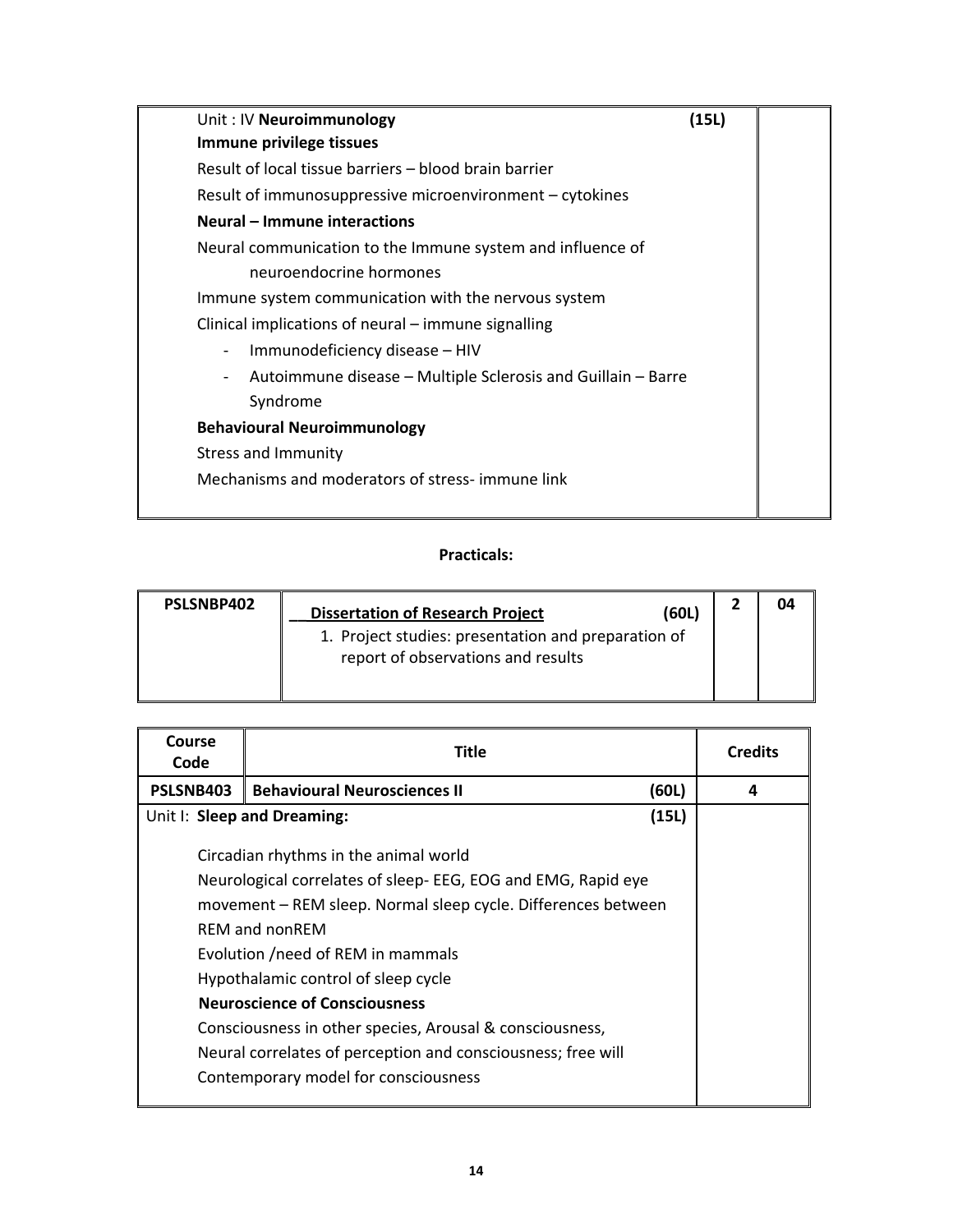| Approaches to development of Cognition-<br>Behavioural- basic mechanisms of learning<br>Pscychometric - Developmental and intelligence testing<br>Piagetian stages of development<br>Cognitive Neuroscience approach<br>Perspectives on adult development:<br>Beyond Piaget- the shift to post formal thought.<br>Life span model of cognitive development<br><b>Emotional intelligence</b><br>Moral Development - Kohlberg's theory. Gender and moral |
|--------------------------------------------------------------------------------------------------------------------------------------------------------------------------------------------------------------------------------------------------------------------------------------------------------------------------------------------------------------------------------------------------------------------------------------------------------|
|                                                                                                                                                                                                                                                                                                                                                                                                                                                        |
|                                                                                                                                                                                                                                                                                                                                                                                                                                                        |
|                                                                                                                                                                                                                                                                                                                                                                                                                                                        |
|                                                                                                                                                                                                                                                                                                                                                                                                                                                        |
|                                                                                                                                                                                                                                                                                                                                                                                                                                                        |
|                                                                                                                                                                                                                                                                                                                                                                                                                                                        |
|                                                                                                                                                                                                                                                                                                                                                                                                                                                        |
|                                                                                                                                                                                                                                                                                                                                                                                                                                                        |
|                                                                                                                                                                                                                                                                                                                                                                                                                                                        |
|                                                                                                                                                                                                                                                                                                                                                                                                                                                        |
| development                                                                                                                                                                                                                                                                                                                                                                                                                                            |
| <b>Behavioral disorders and therapies</b>                                                                                                                                                                                                                                                                                                                                                                                                              |
| Disorders of thought and volition: Schizophrenia- diagnosis,                                                                                                                                                                                                                                                                                                                                                                                           |
| genetic and non genetic risk factors, neuroanatomic abnormalities,                                                                                                                                                                                                                                                                                                                                                                                     |
| therapy                                                                                                                                                                                                                                                                                                                                                                                                                                                |
| Disorders of mood and anxiety- diagnosis, genetic and non genetic                                                                                                                                                                                                                                                                                                                                                                                      |
| risk factors, neuroanatomic abnormalities, psychotherapy                                                                                                                                                                                                                                                                                                                                                                                               |
| Personality disorders- diagnostic features of personality disorders.                                                                                                                                                                                                                                                                                                                                                                                   |
|                                                                                                                                                                                                                                                                                                                                                                                                                                                        |
| Unit: III The Altered Brain<br>(15L)                                                                                                                                                                                                                                                                                                                                                                                                                   |
| <b>Sexual Differentiation of the Nervous System</b>                                                                                                                                                                                                                                                                                                                                                                                                    |
| Role of genes and hormones in determination of physical                                                                                                                                                                                                                                                                                                                                                                                                |
| differences                                                                                                                                                                                                                                                                                                                                                                                                                                            |
| Generation of sexually dimorphic behaviour                                                                                                                                                                                                                                                                                                                                                                                                             |
| Role of environmental cues in sexually dimorphic behaviour                                                                                                                                                                                                                                                                                                                                                                                             |
| <b>The Ageing Brain</b>                                                                                                                                                                                                                                                                                                                                                                                                                                |
| Changes in structure and function of brain with age<br>Cognitive decline in diseases - Dementia and Alzheimer's                                                                                                                                                                                                                                                                                                                                        |
| <b>Repair and Regeneration of the Damaged Brain</b>                                                                                                                                                                                                                                                                                                                                                                                                    |
| Axon degeneration and its effects                                                                                                                                                                                                                                                                                                                                                                                                                      |
| Differential regenerative capacity of CNS and PNS                                                                                                                                                                                                                                                                                                                                                                                                      |
| Therapeutic interventions to promote regeneration of CNS axons                                                                                                                                                                                                                                                                                                                                                                                         |
| Role of neural stem cells in regeneration                                                                                                                                                                                                                                                                                                                                                                                                              |
|                                                                                                                                                                                                                                                                                                                                                                                                                                                        |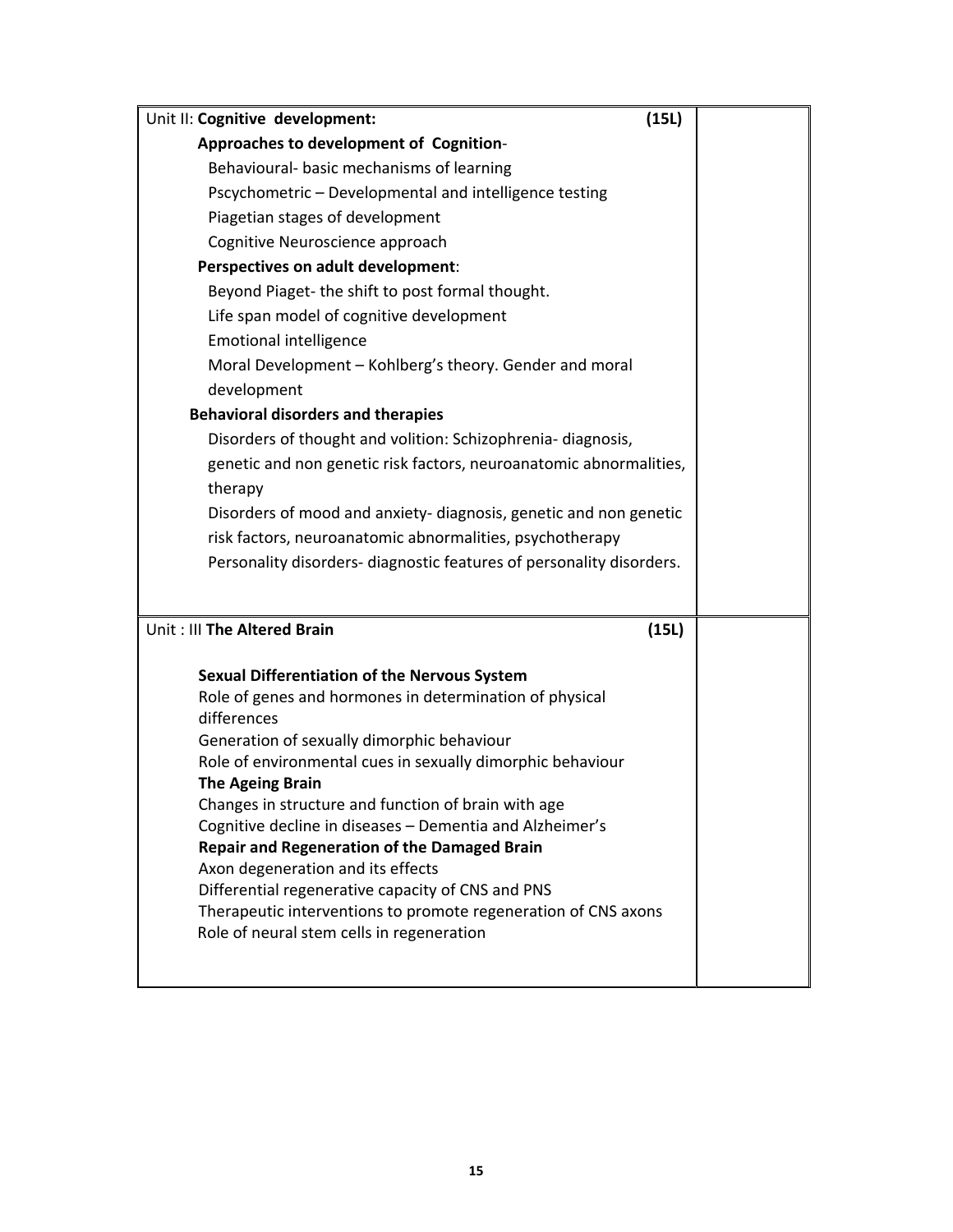| Unit: IV Molecular basis of neurodegenerative diseases<br>(15L) |
|-----------------------------------------------------------------|
| <b>Infectious Diseases</b>                                      |
| Leprosy                                                         |
| <b>Prions Disease</b>                                           |
| Degenerative diseases of the Nervous system                     |
| Genetic mechanisms - Huntington's Disease, Duchenne             |
| <b>Muscular Dystrophy</b>                                       |
| <b>Myopathies and Neuropathies</b>                              |
| Malnutrition Diseases – Kwashiorkar and Marasmus                |
| Tumours of the CNS – neuroblastomas, medulloblastomas and       |
| gliomas                                                         |
| Epigenetics mechanisms in health and diseases                   |
|                                                                 |
|                                                                 |

| PSLSP403 | <b>Behavioural Neurosciences and disease pathology</b><br>(60L)         | $\overline{2}$ | 04 |
|----------|-------------------------------------------------------------------------|----------------|----|
|          | 1. Behavioural assay of snail/earthworm                                 |                |    |
|          | 2. Behavioural assay using C. elegans / zebrafish                       |                |    |
|          | 3. Cognitive tasks: Stroop test (Klein 1964) and visual<br>search       |                |    |
|          | 4. Functional physiology using Biopac - EEG<br>(Electroencephalogram)   |                |    |
|          | 5. Functional physiology using Biopac – GSR (Galvanic<br>skin response) |                |    |
|          | 6. Functional physiology using Biopac – ECG<br>(Electrocardiogram)      |                |    |
|          | 7. Functional physiology using Biopac - EOG (Electro-<br>oculogram)     |                |    |
|          | 8. Case Study of abnormal / differently abled / aging<br>subject        |                |    |

| <b>Course Code</b>                                                         | Title                                                                     |       | <b>Credits</b> |
|----------------------------------------------------------------------------|---------------------------------------------------------------------------|-------|----------------|
| PSLSNB404                                                                  | <b>Molecular Neurobiology II</b>                                          | (60L) |                |
| Unit I: Bioinformatics - I                                                 |                                                                           | (15L) |                |
|                                                                            | Introduction to Bioinformatics: Definition and History of Bioinformatics, |       |                |
|                                                                            | Internet sources for Bioinformatics, Introduction to Data Mining,         |       |                |
| Bioinformatics Problems and data mining solutions                          |                                                                           |       |                |
| Biological databases: Introduction to variety of data sources. Population, |                                                                           |       |                |
|                                                                            | sample, Classification and modeling of Data. Quality of data, Private and |       |                |
| public data sources.                                                       |                                                                           |       |                |
| <b>Example Databases:</b>                                                  |                                                                           |       |                |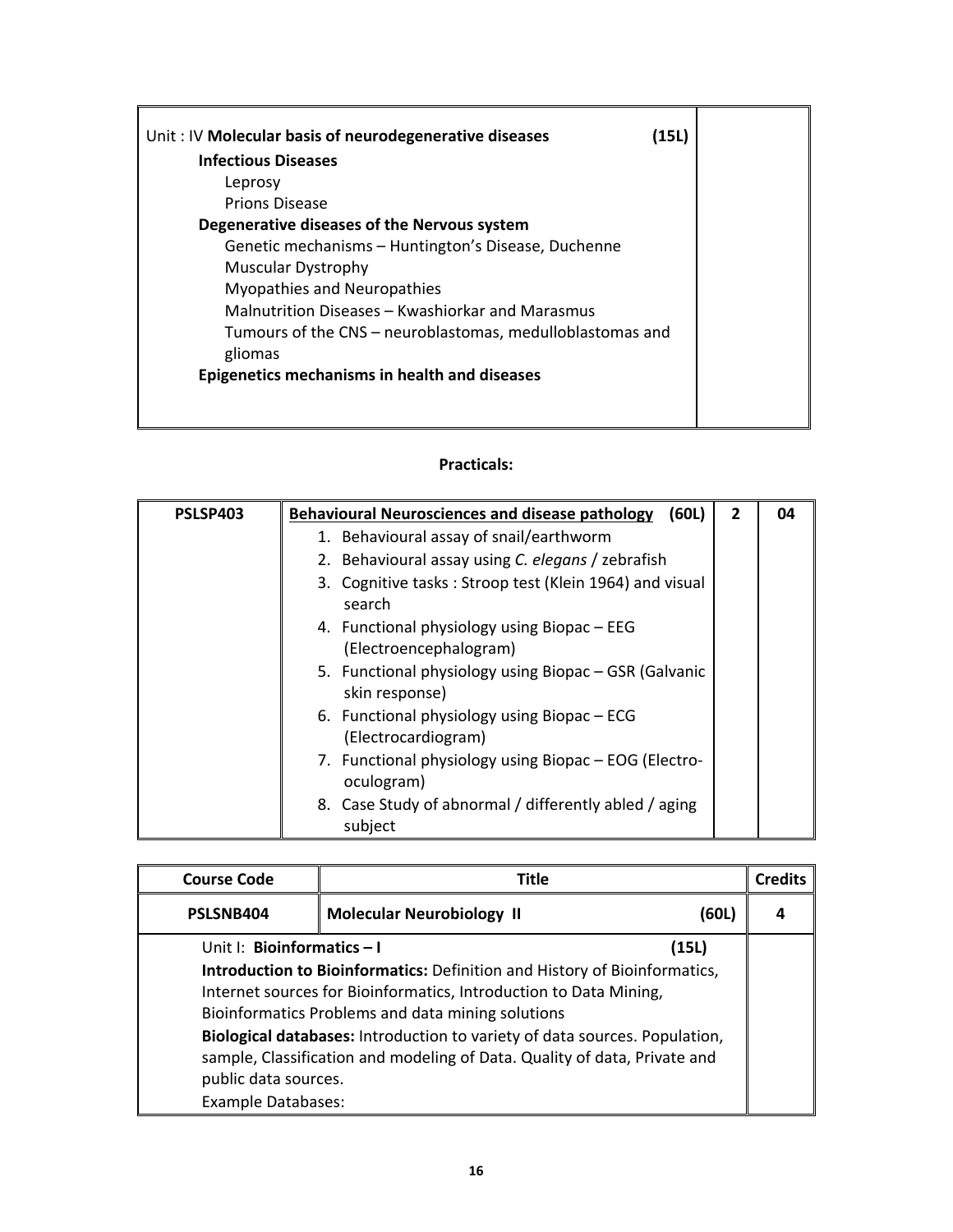| (a) Nucleic acid databases (NCBI, DDBJ, and EMBL).                                |  |
|-----------------------------------------------------------------------------------|--|
| (b) Protein databases (Primary, Composite, and Secondary)                         |  |
| (c) Specialized Genome databases: (SGD, TIGR, and ACeDB)                          |  |
| (d) Structure databases (CATH, SCOP, and PDBsum)                                  |  |
| Alignment problem and solutions                                                   |  |
| Alignment: Basics and techniques, Local alignment and Global alignment            |  |
| Pairwise sequence alignment: NEEDLEMAN and Wunsch algorithm, Smith                |  |
| and Waterman algorithm, The Dot Plot, Dynamic Programming Algorithm.              |  |
| Multiple Sequence Alignment (MSA): Definition, Objective, Consensus,              |  |
| Methods for MSA: Heuristic approach, Dynamic programming approach                 |  |
| and their combinations. Complexity analysis.                                      |  |
| Phylogenetic Analysis: Molecular-Phylogenetics, Phylogenetic-trees,               |  |
| Terminology of tree-reconstruction, rooted and un-rooted trees, gene vs           |  |
| species trees and their properties.                                               |  |
| Algorithms / methods of phylogenetic analysis: UPGMA, Neighbor-Joining<br>Method. |  |
|                                                                                   |  |
| Unit II: Bioinfomatics II                                                         |  |
| (15L)                                                                             |  |
| Protein structure analysis and prediction: Identification/assignment of           |  |
| secondary structural elements from the knowledge of 3-D structure of              |  |
| macromolecule using DSSP and STRIDE methods, Prediction of secondary              |  |
| structure: PHD and PSI-PRED method                                                |  |
| Tertiary (3-D) Structure prediction: Fundamentals of the methods for 3D           |  |
| structure prediction (sequence similarity/identity of target proteins of          |  |
| known structure, fundamental principles of protein folding etc.)                  |  |
| Homology Modeling, fold recognition, threading approaches, and ab-initio          |  |
| structure prediction methods                                                      |  |
| Genomics: Basic concepts on identification of disease genes, role of              |  |
| bioinformatics-OMIM database, reference genome sequence, integrated               |  |
| genomic maps, gene expression profiling; identification of SNPs, SNP              |  |
| database (DbSNP). Role of SNP in Pharmacogenomics, SNP arrays                     |  |
| Drug discovery and Development : - Introduction to Drug Design and                |  |
| Development, Drug targets, Lead Identification and Modification,                  |  |
| Computer-Aided Drug Design, Drug Delivery, Pre-clinical and Clinical              |  |
| <b>Testing</b>                                                                    |  |
| Applications of Bioinformatics: Pharmaceutical industries, immunology,            |  |
| agriculture, forestry; Legal, ethical and commercial ramifications of             |  |
| bioinformatics; Bio-sensing                                                       |  |
| Unit: III Recent techniques for Experimental Neurosciences<br>(15L)               |  |
|                                                                                   |  |
| Cloning and functional analysis of genes involved in nervous system               |  |
| diseases<br>Genomics: Impact of human genome project on neuroscience research     |  |
|                                                                                   |  |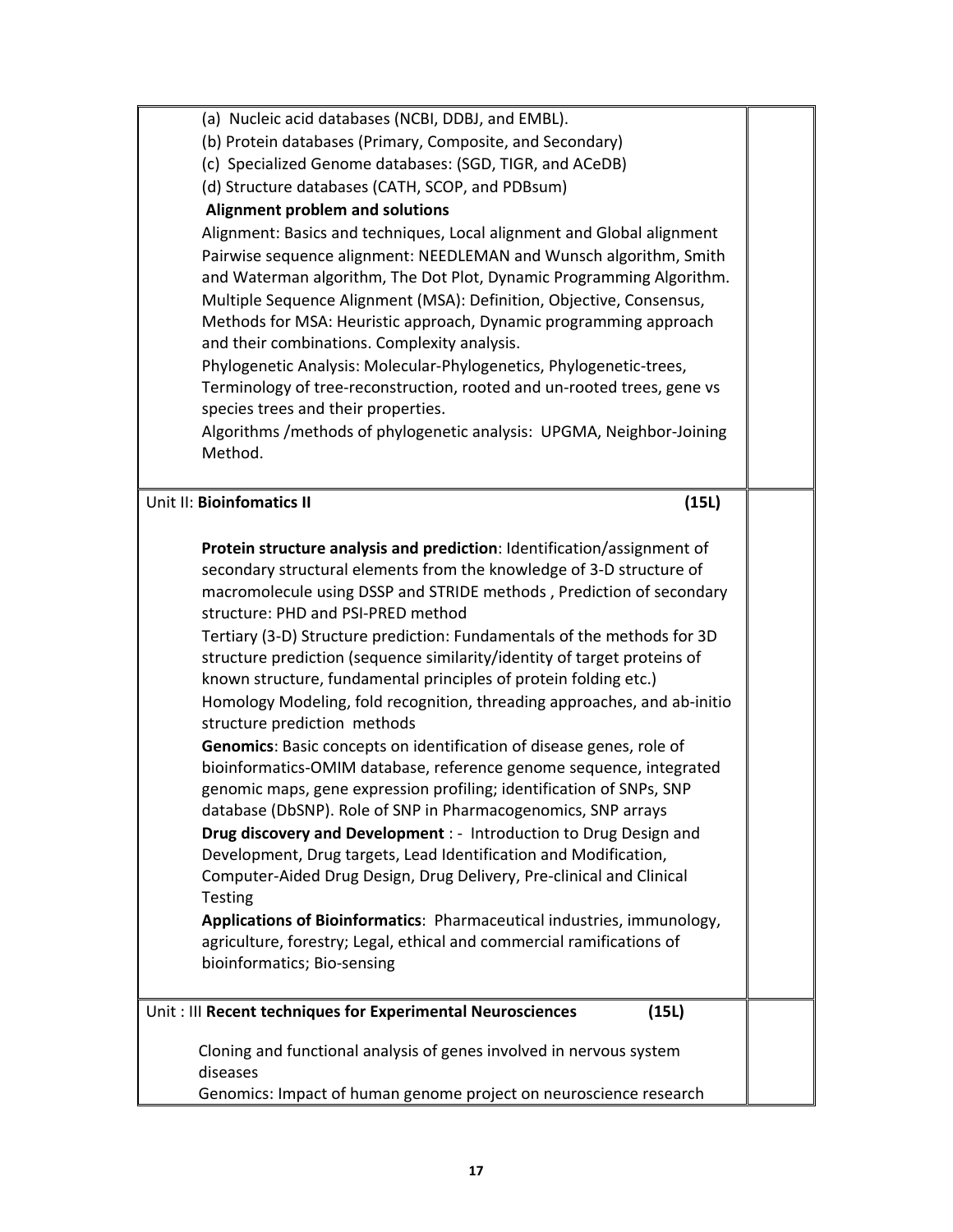| Identification of mutations: Sanger Sequencing and Next Generation Deep                                                                                             |  |
|---------------------------------------------------------------------------------------------------------------------------------------------------------------------|--|
| Sequencing<br>Genome wide expression profiling                                                                                                                      |  |
| Proteomics in Neuroscience                                                                                                                                          |  |
| Gene therapy of brain tumours and neurodegeneration                                                                                                                 |  |
| Use of cDNA array technology                                                                                                                                        |  |
| Transgenic and knock out cell lines and animals as disease models                                                                                                   |  |
|                                                                                                                                                                     |  |
| Unit: IV Intellectual Property Rights<br>(15L)                                                                                                                      |  |
| Introduction to IPR; Types of Intellectual property - Patents, Trademarks,<br>Copyrights and related rights; Traditional vs. Novelty;                               |  |
| Importance of intellectual property rights in the modern global economic<br>environment,                                                                            |  |
| Importance of intellectual property rights in India; IPR and its relevance in<br>biology and environmental sciences;                                                |  |
| Case studies and agreements - Evolution of GATT and WTO and IPR<br>provisions under TRIPS;                                                                          |  |
| Madrid agreement; Hague agreement; WIPO treaties; Budapest treaty;<br>Indian Patent Act (1970)                                                                      |  |
| Patents: Definition, patentable and non-patentable inventions; types of<br>patent application - Ordinary, Conventional, PCT, Divisional, and Patent of<br>addition; |  |
| Concept of Prior Art; Precautions while patenting - disclosure / non-<br>disclosure; Time frame and cost;                                                           |  |
| Patent databases, Searching International databases; Patent licensing and<br>agreement; Patent infringement - meaning, scope, litigation, case studies.             |  |
| Patenting rules - European Scenario, US Scenario, Australia Scenario,<br>Indian Scenario, Non Patentable IP and Patentable IP in Indian Patent Act                  |  |
|                                                                                                                                                                     |  |

| PSLSNBP404 | <b>Bioinformatics and Recent techniques in Neuroscience</b>    | 2 | 04 |
|------------|----------------------------------------------------------------|---|----|
|            | (60L)                                                          |   |    |
|            | Extraction of DNA from brain / neural cell culture<br>1.       |   |    |
|            | 2. Extraction of RNA from brain / neural cell culture          |   |    |
|            | 3. PCR of gene from neural tissue and demonstration of         |   |    |
|            | PCR product using agarose gel electrophoresis                  |   |    |
|            | Introduction to (Open office / Libre office version) Use<br>4. |   |    |
|            | of worksheet to enter data, edit data, copy data, move         |   |    |
|            | data. Use of in-built statistical functions to compute         |   |    |
|            | means, S.D., correlation (you may require to add               |   |    |
|            | correlation and regression in the theory part of               |   |    |
|            | statistics), regression coefficients etc. Use of bar           |   |    |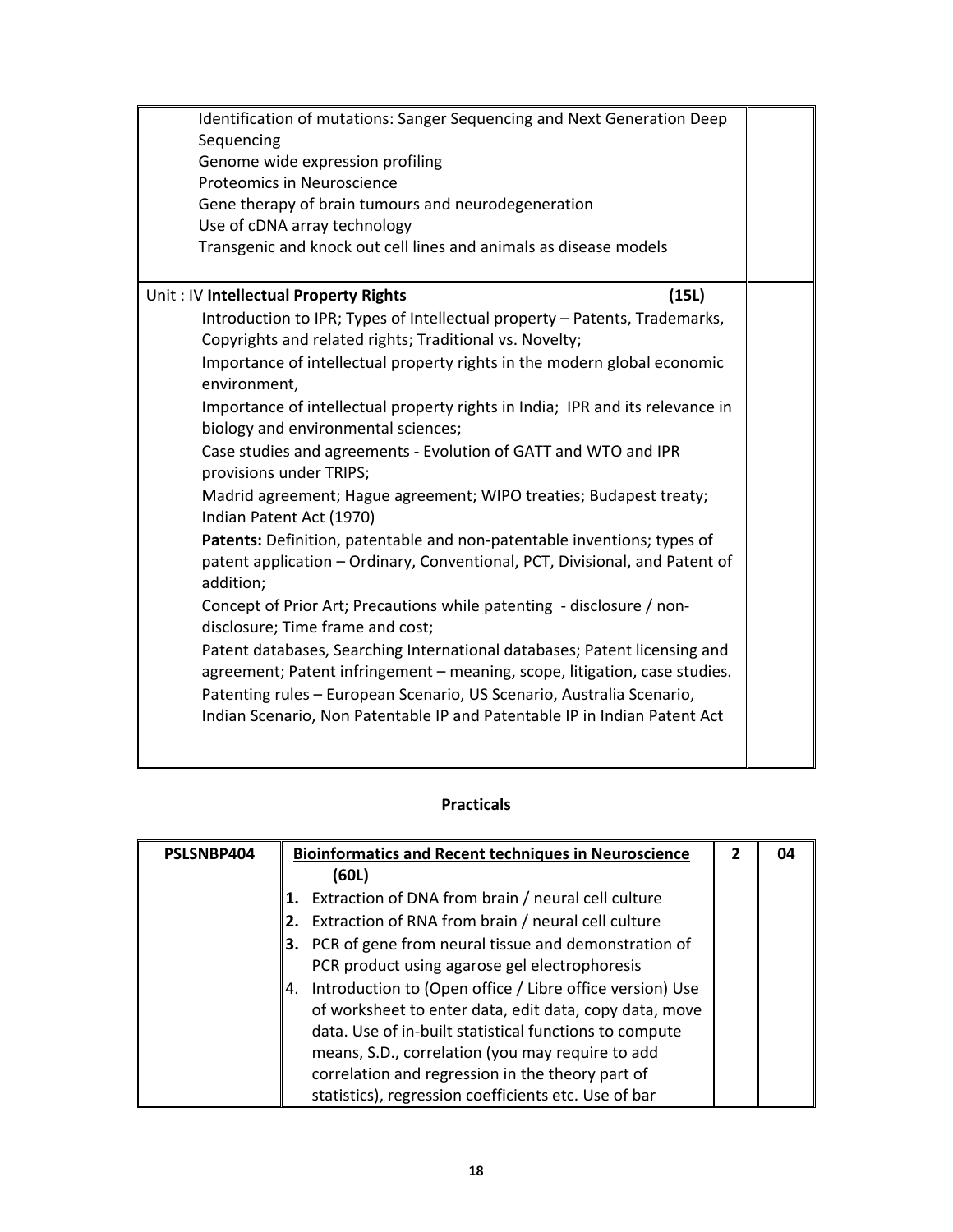|    | diagram, histogram, scatter plots, etc. graphical tools<br>for presentation of data.                                                                                                                                             |
|----|----------------------------------------------------------------------------------------------------------------------------------------------------------------------------------------------------------------------------------|
|    | 5. Searching PubMed, Introduction to NCBI, NCBI data<br>bases, BLAST BLASTn, BLASTp, PSI-BLAST, Sequence<br>manipulation Suite, Multiple sequence alignment,<br>Primer designing, Phylogenetic Analysis, SRS,<br>Entrez, Pubmed. |
|    | 6. Secondary Structure Prediction                                                                                                                                                                                                |
| 7. | Homology Modeling, Fold recognition, Abinito<br>methods - SWISS-MODEL, MODELLER, GenTHREADER,<br>ROSETTA.                                                                                                                        |
|    | 8. Identification of Disease Genes                                                                                                                                                                                               |
|    | 9. Ligand-Protein Docking                                                                                                                                                                                                        |
|    | 10. Case study of various Applications of Bioinformatics                                                                                                                                                                         |

### **REFERENCES**

- Encyclopedia of Human Brain Editor in Chief V S Ramachandran (2002) Academic Press Volumes I to 4
- Principles of Neuroscience  $5<sup>th</sup>$  Edition E. Kandel, J Schwartz, T Jessell, S Siegelbaum, A Hudspeth (2013) Mc Graw Hill Medical.
- Fundamental Neuroscience  $4^{th}$  Edition. L. Squire. (2013) Elsevier Inc.
- Cognitive Science: An introduction to the science of Mind. J. Bermudez (2010) Cambridge University Press
- Development of Nervous system Ed Sanes  $3<sup>rd</sup>$  edition (2012) Elsiever
- Brain and Visual Perception. David Hubel, T Wiesel (2005) Oxford University Press
- Biological Psychology James Kalat 10<sup>th</sup> Edition (2009) Cengage Learning
- The Cognitive Neuroscience of Memory An introduction (2012)  $2^{nd}$  Edition Oxford University Press
- Brain, Vision and Memory Tales in the History of Neuroscience. Charles C Gross, (1999) Bradford Book MIT Press
- Lippincott's Illustrated Reviews. Richardson A Harvey (2012) Volters Kluwer (India) Pvt. Ltd
- Brain: An introduction to functional Neuroanatomy Watson, Charles and others
- Neuroanatomy : An illustrated color text.  $4<sup>th</sup>$  edition M. Baer,
- Neuroscience Exploring the Brain  $3<sup>rd</sup>$  edition M Baer, B Connors, M Paradisco (2007) Lippincott William and Wilkins
- From Neuron to Brain,  $4<sup>th</sup>$  edition J Nicholls, R Martin, B Wallace, P Fuchs (2001) Sinauer Associates Inc.
- Behavioural Neurobiology. T. J. Carew (2000) Sinauer Associates Inc.
- Neuroanatomy Draw it to know it 2<sup>nd</sup> Edition Adam Fisch (2012)Oxford University Press
- Cognition, Brain and Consciousness  $2^{nd}$  Edition B Baars, N Gage (2010) Elsevier Publications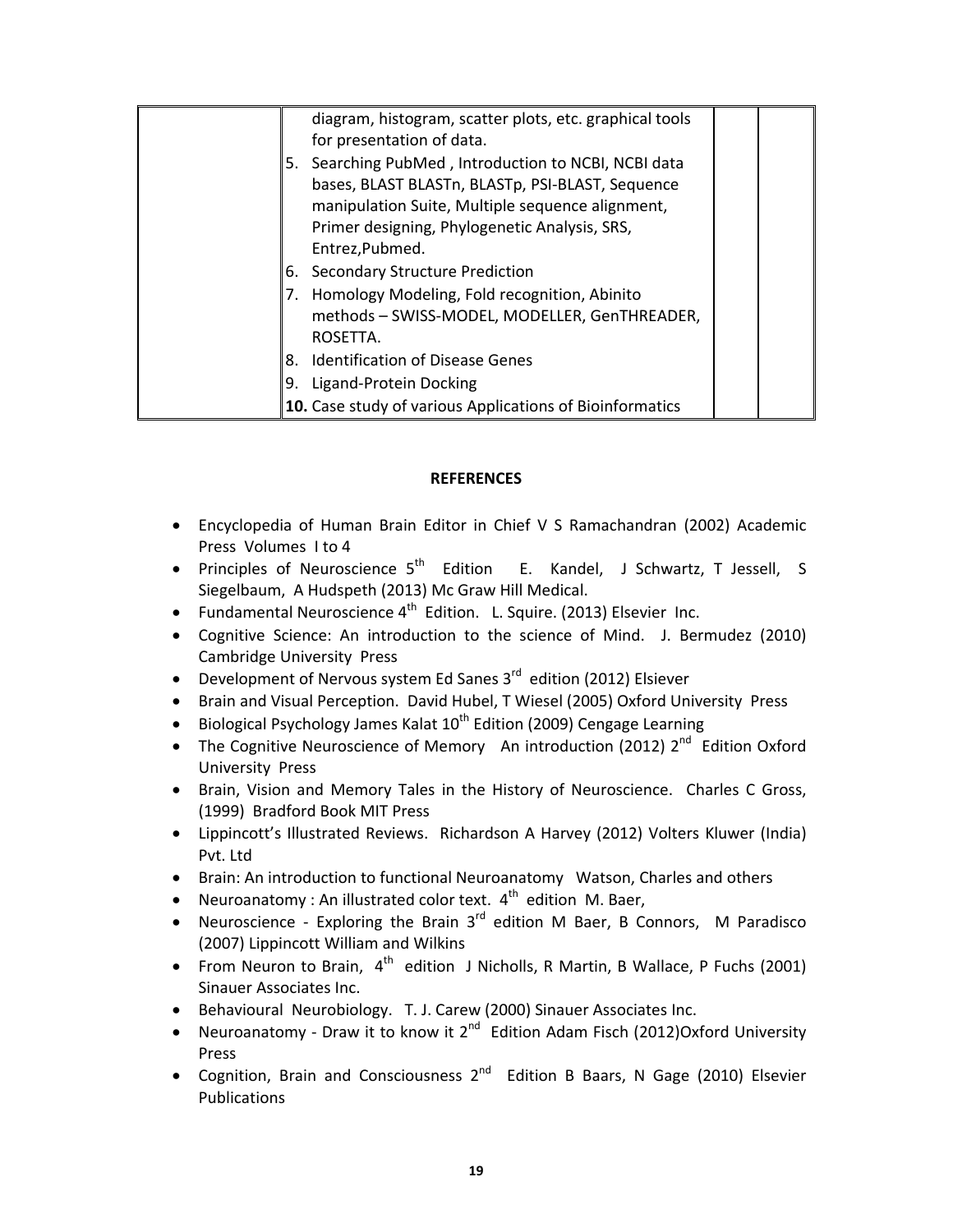- The Cognitive Neuroscience of Memory An Introduction. H EichenBaum (2012) Oxford University Publication
- The Developing Brain. M Brown, R Keynes, A. Lumsden (2001)Oxford University Press
- The History of Neuroscience in Autobiography Vol 7 Edited by L Squire (2012) Oxford University Press
- Brain Vision and Memory Tales in the history of Neuroscience MIT Press C Gross (1999)
- Neuroscience (5 th edition ) D. Purves , G Augustine, D Fitzpatrick W Hall A La Mantia L White Sinauer Asso Inc (2012)
- Lippincotts Illustrated Reviews Claudia Krebs , Joanne Weinberg, E Akkesson (2012) Development of the nervous system 3 rd edition, D. Sanes, T. Reh, W Harris Elsevier
- Guide to research techniques in Neuroscience M Carter , J Shieh Elsevier (2010)
- The brain an Introduction to functional neuroanatomy C Watson M Kirkcaldie G Paxinos Elsevier 2010
- Brain Architecture understanding the basic plan L Swanson Oxford Univ Press (2003)
- Molecular Neuroscience D Carter, D Murphy Longman (1999)
- Principles of Brain Evolution G Striedter Sinauer inc ( 2005)
- Biological Psychology 10 edition Wadsworth Cengage Learning (2009)
- Cognitive Science : An Introduction to the science of mind Jose Bermudez Cambridge Univ Press (2010)
- Psychology of Art and Evolution of the conscious brain Solso, Robert  $1<sup>st</sup>$  edition 2003 MIT press
- The Future of the Brain The Promise and Perils of Tomorrow's Neuroscience. Steven Rose (2005) Oxford University Press.
- Emergence of Language Development and Evolution. (Readings from Scientific American) William S.Y. Wang (1989) W.H. Freeman and Co.
- Abnormal Psychology Clinical Perspectives on Psychological Disorders.  $6^{th}$  Edition. Richard Halgin & S. Whitbourne (2010) Tata McGraw Hill Education Pvt. Ltd.
- Guide to Research Techniques in Neuroscience: Ed: M. Carter & J. Shieh (2010) Academic Press
- Kothari, C.R.,1985, Research Methodology- Methods and Techniques, New Delhi, Wiley Eastern Limited.
- Das, S.K. , 1986, An Introduction to Research, Kolkata, Mukherjee and Company Pvt. Ltd.
- Fundamentals of Bioinforamtics: Harisha S.
- Methods in Biostatistics for Medical Students and Research Students. B. K. Mahajan. 8<sup>th</sup> Edition (2010) Jaypee Publications
- Bioinformatics for Dummies. Jean‐Michel, Claverie, Cedric Notredame (2003). John Wiley and Sons.

## **Journals Recommended**:

- Annual review of Neuroscience
- Nature Neuroscience
- Current Opinions in Neurobiology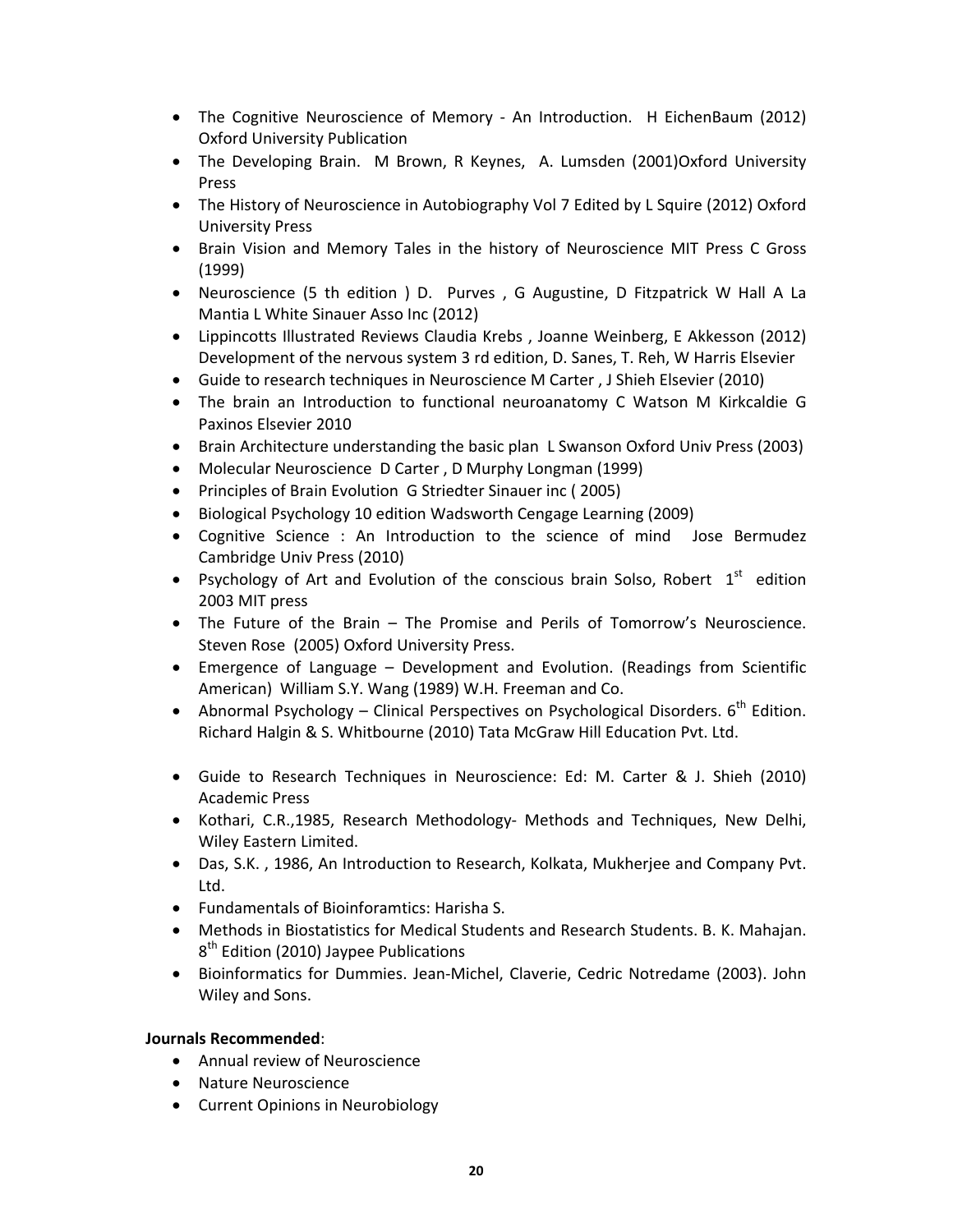- Trends in Neurosciences
- Scientific American Mind

#### **OVERALL EXAMINATION AND MARKS DISTRIBUTION PATTERN**

#### **Semester III**

|                   |                          | PSLSNB301  |       |          | PSLSNB302  |       | PSLSNB303 |            |       | PSLSNB304                |                 |        |                    |
|-------------------|--------------------------|------------|-------|----------|------------|-------|-----------|------------|-------|--------------------------|-----------------|--------|--------------------|
| Course            | Internal                 | External   | Total | Internal | External   | Total | Internal  | External   | Total | Internal                 | ത<br>ξ<br>Exter | Totall | <b>Grand Total</b> |
| <b>Theory</b>     | 40                       | 60         | 100   | 40       | 60         | 100   | 40        | 60         | 100   | 40                       | 60              | 100    | 400                |
|                   |                          | PSLSNBP301 |       |          | PSLSNBP302 |       |           | PSLSNBP303 |       | PSLSNBP304               |                 |        |                    |
| <b>Practicals</b> | $\overline{\phantom{a}}$ | 50         | 50    |          | 50         | 50    |           | 50         | 50    | $\overline{\phantom{a}}$ | 50              | 50     | 200                |

**Semester IV**

| PSLSNB401         |                          |             |       |          | PSLSNB402  |       | PSLSNB403 | PSLSNB404  |       |                          |                                          |        |                    |
|-------------------|--------------------------|-------------|-------|----------|------------|-------|-----------|------------|-------|--------------------------|------------------------------------------|--------|--------------------|
| Course            | Internal                 | External    | Total | Internal | External   | Total | Internal  | External   | Total | Internal                 | $\boldsymbol{\sigma}$<br>č<br>⊆<br>Exter | Totall | <b>Grand Total</b> |
| <b>Theory</b>     | 40                       | 60          | 100   | 40       | 60         | 100   | 40        | 60         | 100   | 40                       | 60                                       | 100    | 400                |
|                   |                          | PSLSCNBP401 |       |          | PSLSNBP402 |       |           | PSLSNBP403 |       | <b>PSLSNBP404</b>        |                                          |        |                    |
| <b>Practicals</b> | $\overline{\phantom{a}}$ | 50          | 50    | -        | 50         | 50    | -         | 50         | 50    | $\overline{\phantom{a}}$ | 50                                       | 50     | 200                |

#### **MODALITY OF ASSESSMENT:**

# **THEORY EXAMINATION PATTERN:**

| A] Internal Examination for Theory: |                                                                      |       |  |  |  |
|-------------------------------------|----------------------------------------------------------------------|-------|--|--|--|
| No.                                 | Particulars                                                          | Marks |  |  |  |
| 1.                                  | Active participation in routine Class instructional deliveries       | 05    |  |  |  |
| 2.                                  | Overall conduct as a responsible learner, Communication & leadership |       |  |  |  |
|                                     | qualities in organizing related academic activities.                 | 05    |  |  |  |
| 3.                                  | One seminar based on curriculum to be assessed by the teacher of the |       |  |  |  |
|                                     | institution teaching P.G. learners/ publication of a research paper/ |       |  |  |  |
|                                     | presentation of a research paper in seminar or conference            | 30    |  |  |  |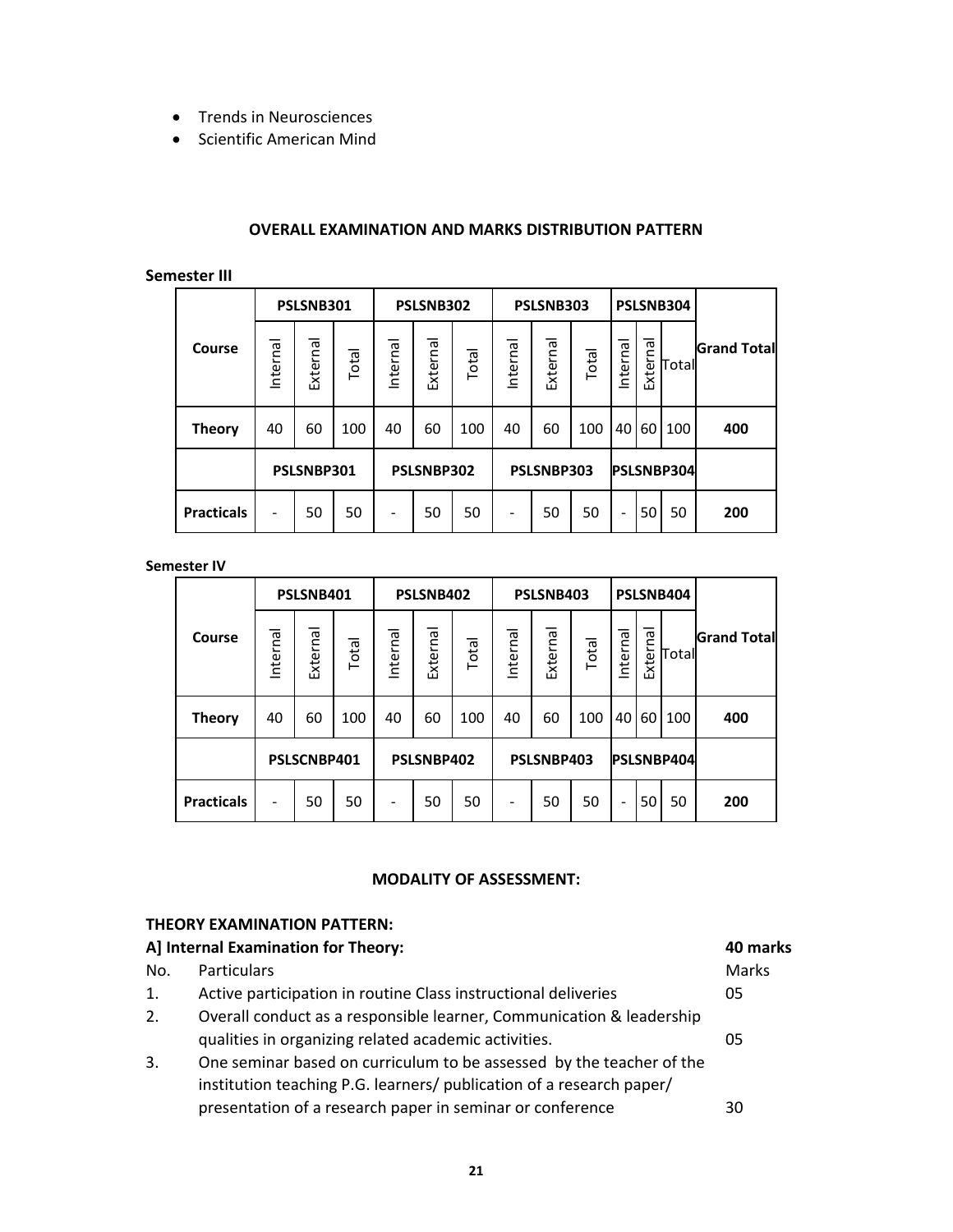- (a) Selection of the topic, Introduction, write up, references (15)
- (b) Presentation with the use of ICT (15)

## **B] External Examination ‐ 60 % [Semester End Theory Assessment]: 60 marks**

- 1. Duration ‐ These examinations shall be of two and half hours duration.
- 2. Theory question paper pattern :‐
	- (a) There shall be **five** questions each of **12** marks. On each unit there will be one question & fifth one will be based on all the four units .
	- (b) All questions shall be compulsory with internal choice within the questions. Each question will be of **24** marks with options.
	- (c) Questions may be sub divided into sub questions **a, b, c & d only, each carrying six marks OR a, b, c, d, e & f only** each carrying **four** marks and the allocation of marks depends on the weightage of the topic.

## **PRACTICAL EXAMINATION PATTERN**

### **A] Internal Examination:**

There will not be any internal examination/ evaluation for Practicals.

| No. | <b>Particulars</b> | <b>Marks</b> |
|-----|--------------------|--------------|
|     | Laboratory work    | 40           |
| 2.  | Journal            | 05           |
| 3.  | Viva               | 05           |

### **B] External (Semester end practical examination) Per course:**

### **SEMESTER III:**

Practical examination will be held at the college / institution at the end of the Semester.

The students are required to present a duly certified journal for appearing at the practical examination, failing which they will not be allowed to appear for the examination.

In case of loss of Journal and/ or Report, a Lost Certificate should be obtained from Head of the Department/ Co‐ordinator of the department, failing which the student will not be allowed to appear for the practical examination.

**Research proposal (Dissertation based on Literature Review):** Candidates are required to present duly certified research proposal (as per the BCUD format) with relevant references (minimum 25) and make the power point presentation of the same for the evaluation by the examiner (the research proposal must be included with literature survey of the selected research topic).